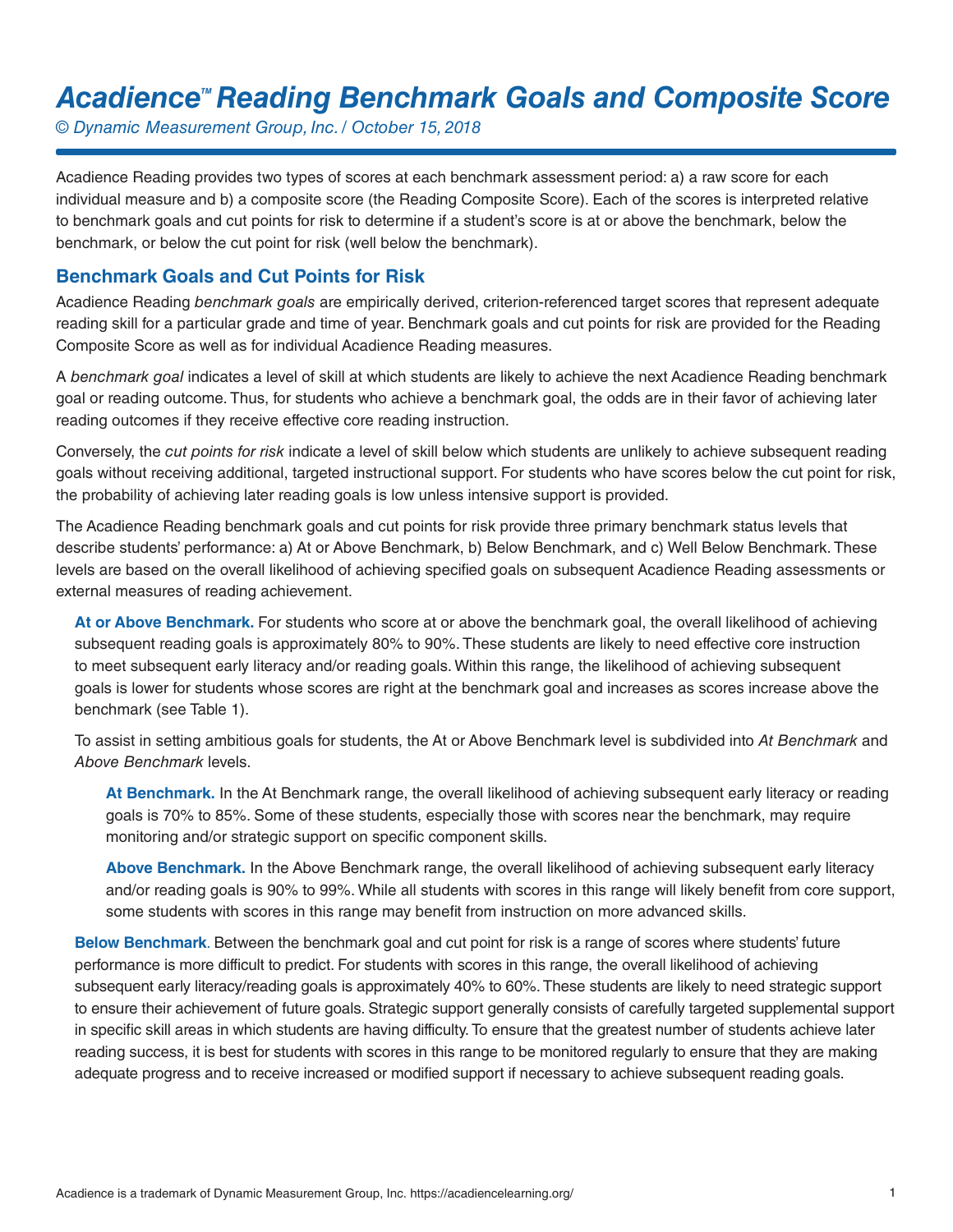**Well Below Benchmark.** For students who score below the cut point for risk, the overall likelihood of achieving subsequent early literacy/reading goals is low, approximately 10% to 20%. These students are identified as likely to need intensive support. Intensive support refers to interventions that incorporate something more or something different from the core curriculum or supplemental support.

Intensive support might entail:

- delivering instruction in a smaller group or individually,
- providing more instructional time or more practice,
- presenting smaller skill steps in the instructional hierarchy,
- providing more explicit modeling and instruction, and/or
- providing greater scaffolding and practice.

Because students who need intensive support are likely to have individual needs, we recommend that their progress be monitored frequently and their intervention modified dynamically to ensure adequate progress.

Table 1 summarizes the design specifications for achieving later reading outcomes and provides descriptions for the likely need for support for each of the benchmark status levels. It is important to note that while there is an overall likelihood for each benchmark status level, within each level the likelihood of achieving later reading outcomes increases as students' scores increase. This is illustrated in the first column of Table 1.

#### **Benchmark Goals Study**

The Acadience Reading benchmark goals, cut points for risk, and Composite Score were developed based upon data collected in a study conducted during the 2009–2010 school year. The benchmark goals are based on research that examined the predictive probability of a score on a measure at a particular point in time, compared to later Acadience Reading measures and external measures of reading proficiency and achievement. The external criterion measure of reading proficiency was the Group Reading and Diagnostic Evaluation (GRADE; Williams, 2001). The 40th percentile on the GRADE assessment was used as an indicator that the students had adequate early reading and/or reading skills for their grade. Data for the study were collected in thirteen elementary and middle schools in five states. Data collection included administering the Acadience Reading measures to participating students in grades K–6 in addition to the GRADE. Participants in the study were 3,816 students across grades K–6 from general education classrooms who were receiving English language reading instruction, including students with disabilities and students who were English language learners, provided they had the response capabilities to participate. The study included both students who were struggling in reading and those who were typically achieving. A subset of the total sample participated in the GRADE assessment (*n* = 1,306 across grades K–6). Additional information about the study is included in the *Acadience Reading Technical Manual*, available from https://acadiencelearning.org/.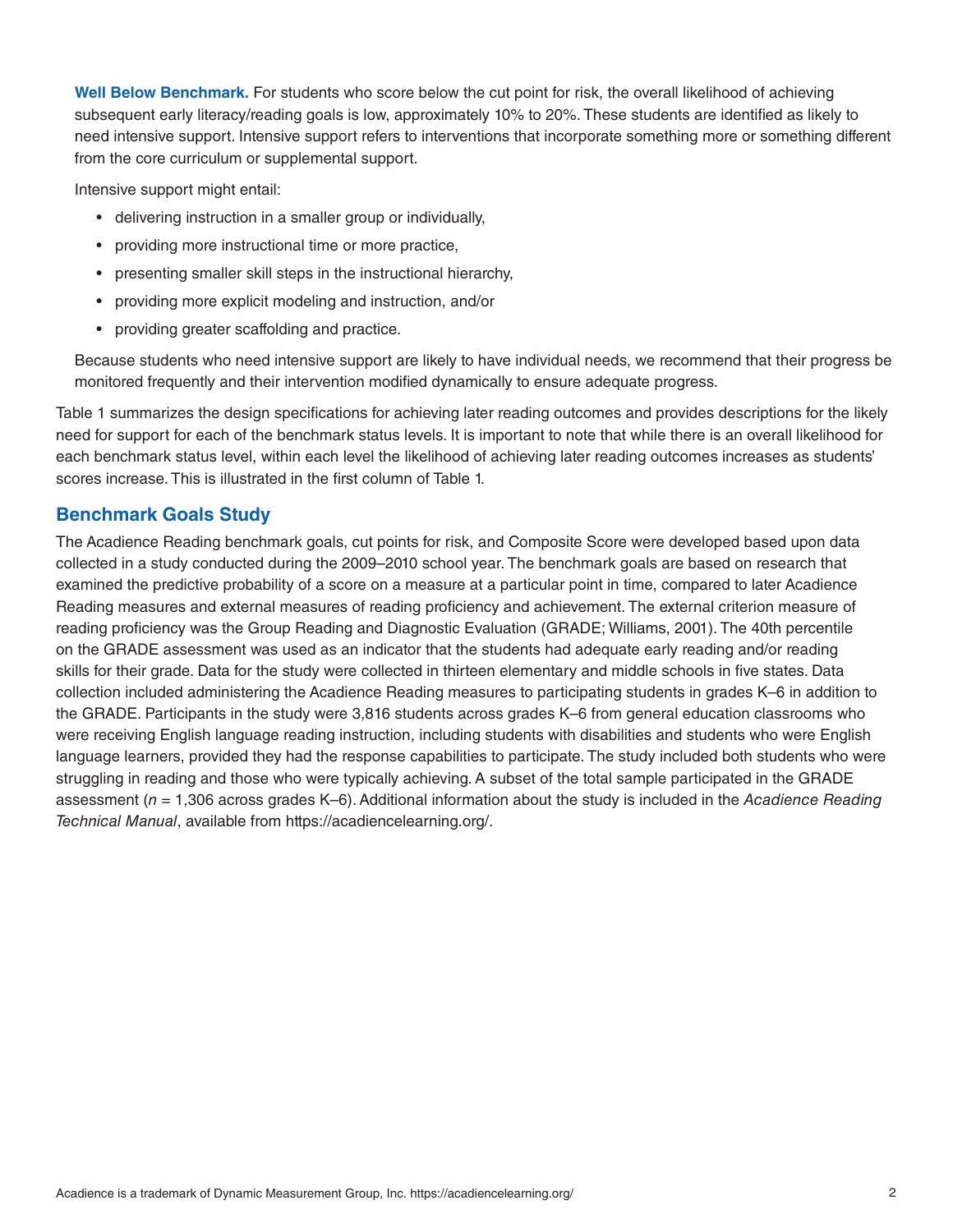| Meeting Later<br>Reading Goals<br>Likelihood of | Benchmark Status                                                                                               | <b>Benchmark Status</b><br>g Above<br>ark<br><b>Benchm</b><br>Including                                                 | What It Means                                                                                                                                                                                                                                                                                                                                                                                                                                                                                                                                                                                                                                                                                                               |
|-------------------------------------------------|----------------------------------------------------------------------------------------------------------------|-------------------------------------------------------------------------------------------------------------------------|-----------------------------------------------------------------------------------------------------------------------------------------------------------------------------------------------------------------------------------------------------------------------------------------------------------------------------------------------------------------------------------------------------------------------------------------------------------------------------------------------------------------------------------------------------------------------------------------------------------------------------------------------------------------------------------------------------------------------------|
| $>99\%$<br>95%                                  | At or Above<br><b>Benchmark</b>                                                                                | subsequent early<br>literacy goals: 90% to 99%<br><b>Above Benchmark</b><br>overall likelihood of<br>achieving          | For students with scores in this range, the odds of achieving subsequent early<br>These students likely need effective core instruction to meet subsequent early<br>literacy/reading goals. Some students may benefit from instruction on more<br>literacy/reading goals are very good<br>advanced skills                                                                                                                                                                                                                                                                                                                                                                                                                   |
| 90%<br>80%<br>70%<br>60%                        | early literacy goals: 80%<br>achieving subsequent<br>overall likelihood of<br>to 90%                           | achieving subsequent early<br>literacy goals: 70% to 85%<br>overall likelihood of<br>At Benchmark                       | subsequent early literacy/reading goals. The higher above the benchmark goal,<br>These students likely need effective core instruction to meet subsequent early<br>literacy/reading goals. Some students may require monitoring and strategic<br>For students with scores in this range, the odds are in favor of achieving<br>support on specific component skills as needed<br>the better the odds.                                                                                                                                                                                                                                                                                                                       |
| 55%<br>45%<br>50%                               | early literacy goals: 40%<br>achieving subsequent<br><b>Below Benchmark</b><br>overall likelihood of<br>00% to | subsequent early<br>als: 40% to 60%<br><b>Below Benchmark</b><br>overall likelihood of<br>achieving<br>literacy gc      | For students with scores in this range, the overall odds of achieving subsequent<br>this range, the closer students' scores are to the benchmark goal, the better the<br>early literacy/reading goals are approximately even, and hard to predict. Within<br>effective core instruction may be sufficient; students whose scores are close to<br>targeted to their individual needs, to meet subsequent early literacy/reading<br>These students likely need core instruction coupled with strategic support,<br>goals. For some students whose scores are close to the benchmark goal,<br>odds; the closer students' scores are to the cut point, the lower the odds.<br>the cut point may require more intensive support. |
| <b>20%</b><br>10%<br>40%<br>30%<br>$5\%$        | Well Below Benchmark<br>early literacy goals: 10%<br>achieving subsequent<br>overall likelihood of<br>to 20%   | subsequent early<br>als: 10% to 20%<br><b>Well Below Benchmark</b><br>overall likelihood of<br>achieving<br>literacy gc | For students with scores in this range, the overall odds of achieving subsequent<br>instruction. These students may also need support on prerequisite skills (i.e.,<br>below grade level) depending upon the grade level and how far below the<br>These students likely need intensive support in addition to effective core<br>early literacy/reading goals are low.<br>benchmark their skills are.                                                                                                                                                                                                                                                                                                                        |
|                                                 |                                                                                                                |                                                                                                                         | The addition of the Above Benchmark status level has not changed the benchmark goals. A benchmark goal is still the point at which the odds are in the student's favor of meeting later reading goals (approximately 60%<br>Ilkel<br>"Overall likelihood" refers to the approximate percentage of students within the category who achieve later goals, although the exact percentage varies by grade, year, and measure.                                                                                                                                                                                                                                                                                                   |

Table 1. Likelihood of Meeting Later Reading Goals and Acadience" Reading Benchmark Status *Table 1. Likelihood of Meeting Later Reading Goals and Acadience*" Reading Benchmark Status

Instructional decisions should be made based on students patterns of performance across all measures, in addition to other available information on student skills, such as diagnostic assessment or in-class work. Instructional decisions should be made based on students' patterns of performance across all measures, in addition to other available information on student skills, such as diagnostic assessment or in-class work. "Overall likelihood" refers to the approximate percentage of students within the category who achieve later goals, although the exact percentage varies by grade, year, and measure. Acadience is a trademark of Dynamic Measurement Group, Inc. https://acadienceleaming.org/ *Acadience is a trademark of Dynamic Measurement Group, Inc. https://acadiencelearning.org/*Ş,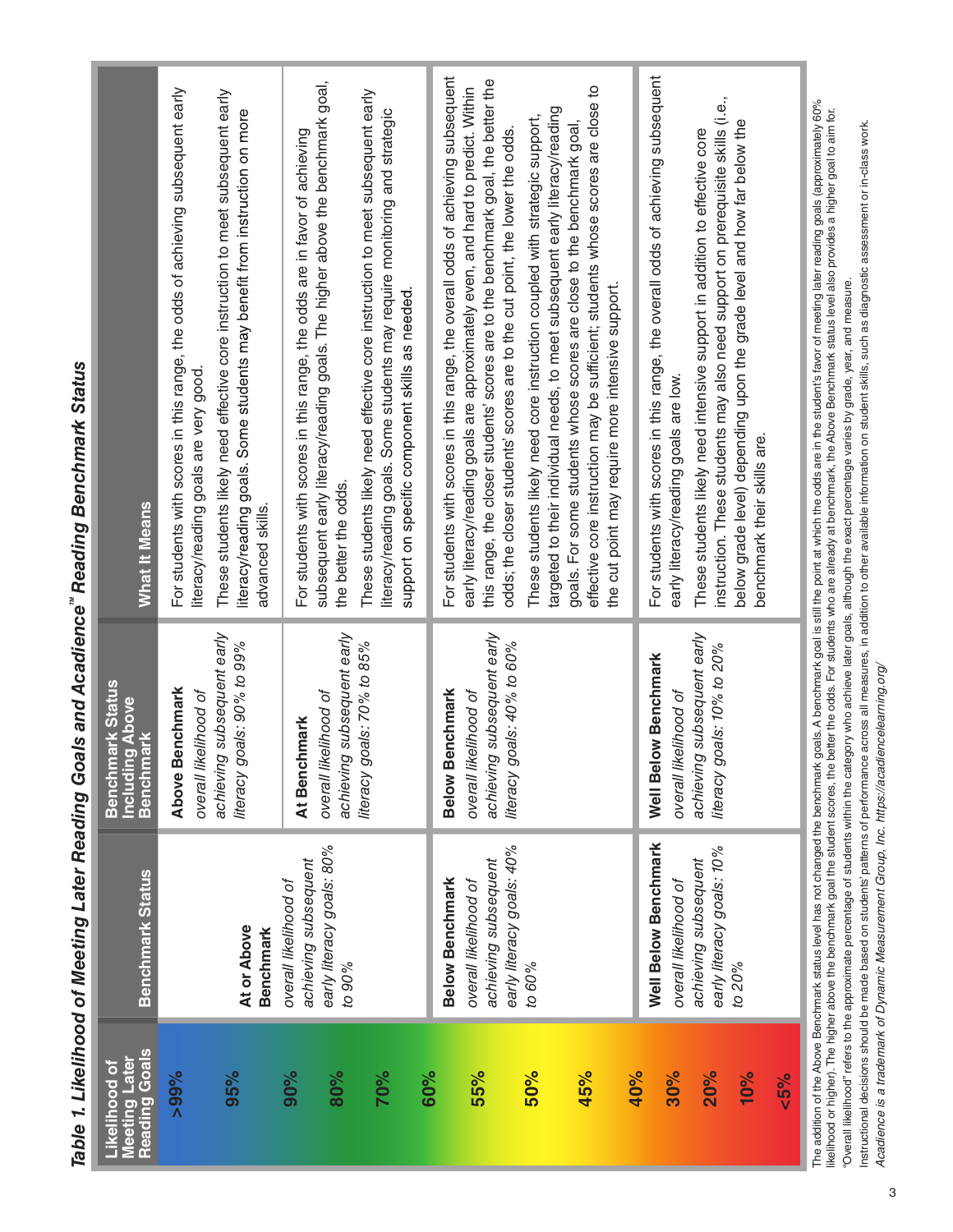### **Reading Composite Score**

The Reading Composite Score is a combination of multiple Acadience Reading scores and provides the best overall estimate of students' early literacy skills and/or reading proficiency. Most data management services will calculate the Reading Composite Score for you, provided that all required measures necessary for calculating it have been administered. To calculate the Reading Composite Score yourself, see the *Reading Composite Score Worksheets* at the end of this document.

Benchmark goals and cut points for risk for the Reading Composite Score are based on the same logic and procedures as the benchmark goals for the individual Acadience Reading measures. However, because the Reading Composite Score provides the best overall estimate of a student's skills, it should generally be interpreted first. If a student earns a Reading Composite Score that is at or above the benchmark goal, the odds are in the student's favor of reaching later important reading outcomes. Some students who score At or Above Benchmark on the Reading Composite Score may still need additional support in one of the basic early literacy skills, as indicated by a Below Benchmark score on an individual Acadience Reading measure (FSF, PSF, NWF, ORF, or Maze). This potential need for additional support is especially true for a student whose Reading Composite Score is close to the benchmark goal.

The Acadience Reading measures that are used to calculate the Reading Composite Score vary by grade and time of year. As such, the Reading Composite Score is not comparable across different grades and does not provide a direct measure of growth across grades. For grades K through 2, the Reading Composite Score is also not comparable across different times of year and should not be used as an indicator of growth within a grade. However, because the logic and procedures used to establish benchmark goals are consistent across grades and times of year, the percent of students at different benchmark status levels can be compared, even though the mean scores are not comparable.

#### **References**

- Bruck, M., Genesee, F., & Caravolas, M. (1997). A cross-linguistic study of early literacy acquisition. In B. Blachman (Ed.), *Foundations of reading acquisition and dyslexia: Implications for early intervention (pp. 145–162). Mahwah, NJ:* Lawrence Erlbaum Associates.
- Kim, Y., Foorman, B., Petscher, Y., & Zhou, C. (2010). The contributions of phonological awareness and letter-name knowledge to letter-sound acquisition—a cross-classified multilevel model approach. *Journal of Educational Psychology, 102*(2), 313–326.
- Mann, V.A., & Wimmer, H. (2002). Phoneme awareness and pathways into literacy: A comparison of German and American children. *Reading and Writing: An Interdisciplinary Journal, 15,* 653–682.
- National Early Literacy Panel. (2008). *Developing early literacy: Report of the National Early Literacy Panel.* Washington, DC: National Institute for Literacy.
- Piasta, S.B., & Wagner, R.K. (2010). Learning letter names and sounds: Effects of instruction, letter type, and phonological processing skill. *Journal of Experimental Child Psychology, 105,* 324–344.
- Schatschneider, C., Fletcher, J. M., Francis, D. J., Carlson, C. D., & Foorman, B. R. (2004). Kindergarten Prediction of Reading Skills: A Longitudinal Comparative Analysis. *Journal of Educational Psychology, 96*(2), 265−282.
- Walsh, D.J., Price, G.G., & Gillingham, M.G. (1988). The critical but transitory importance of letter naming. *Reading Research Quarterly, 23,* 108–122.

Williams, K.T. (2001). Group Reading Assessment and Diagnostic Evaluation (GRADE). New York: Pearson.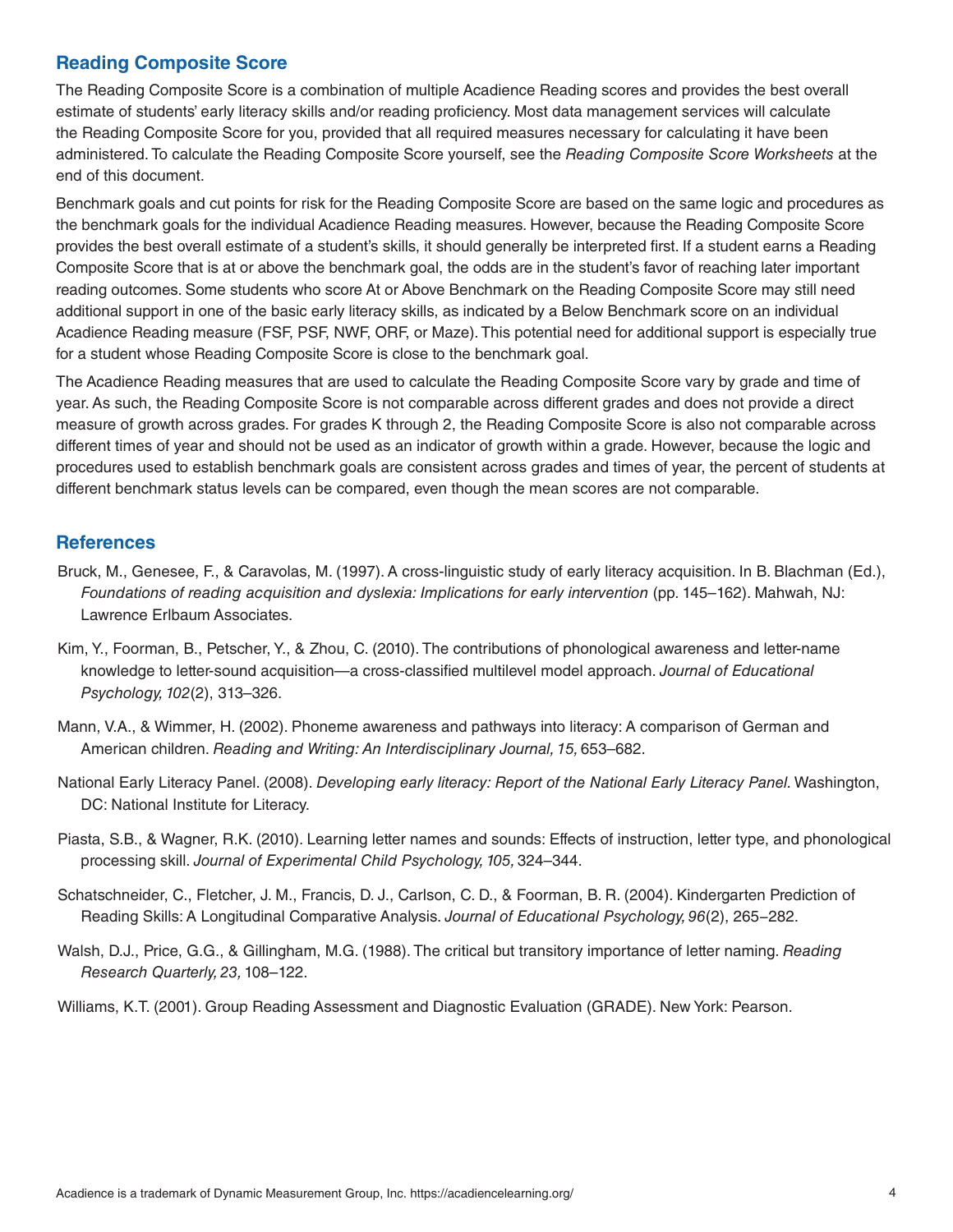Acadience<sup>™</sup> Reading: Summary of Benchmark Goals and Cut Points for Risk *AcadienceTM Reading: Summary of Benchmark Goals and Cut Points for Risk*

| $287$<br>238<br>180<br>256<br>145 | $\frac{2}{5}$ $\frac{1}{2}$ $\frac{1}{5}$ $\frac{1}{5}$                                                                                  | $\frac{208}{155}$<br>Ħ<br>$177$<br>130<br>100                                                    |                                                                                                                                                                                                         |
|-----------------------------------|------------------------------------------------------------------------------------------------------------------------------------------|--------------------------------------------------------------------------------------------------|---------------------------------------------------------------------------------------------------------------------------------------------------------------------------------------------------------|
|                                   |                                                                                                                                          |                                                                                                  |                                                                                                                                                                                                         |
|                                   |                                                                                                                                          |                                                                                                  |                                                                                                                                                                                                         |
|                                   |                                                                                                                                          |                                                                                                  | Phoneme Segmentation Fluency (PSF)                                                                                                                                                                      |
|                                   |                                                                                                                                          |                                                                                                  |                                                                                                                                                                                                         |
|                                   |                                                                                                                                          |                                                                                                  | 59                                                                                                                                                                                                      |
|                                   |                                                                                                                                          |                                                                                                  | $\infty$                                                                                                                                                                                                |
|                                   |                                                                                                                                          |                                                                                                  | 47<br>$\overline{6}$<br>್ಷ $\mathbf{z}$                                                                                                                                                                 |
|                                   |                                                                                                                                          | 90%                                                                                              | 90%<br>78%                                                                                                                                                                                              |
|                                   |                                                                                                                                          | $\frac{1}{6}$<br>25                                                                              | $\overline{1}$<br>$\frac{15}{2}$<br>Retell                                                                                                                                                              |
|                                   |                                                                                                                                          | Quality of<br>Response<br>Retell                                                                 |                                                                                                                                                                                                         |
|                                   |                                                                                                                                          |                                                                                                  |                                                                                                                                                                                                         |
|                                   |                                                                                                                                          |                                                                                                  |                                                                                                                                                                                                         |
|                                   | <b>biM</b>                                                                                                                               | Bed                                                                                              | pu∃<br><b>piM</b>                                                                                                                                                                                       |
|                                   |                                                                                                                                          |                                                                                                  | First Grade                                                                                                                                                                                             |
| pu∃                               | 97%<br>65<br>99%<br>93%<br>$\frac{28}{104}$<br>$\frac{1}{20}$ $\frac{1}{20}$ $\frac{1}{20}$ $\frac{1}{20}$ $\frac{1}{20}$ $\frac{1}{20}$ | Second Grade<br>81%<br>$\frac{2}{5}$ 3 $\frac{1}{2}$ 5 $\frac{1}{2}$ 6 $\frac{1}{2}$<br>$\infty$ | Oral Reading Fluency (ORF)<br>Note: There is no benchmark goal for Letter Naming Fluency (LNF).<br>32%<br>82%<br>587826<br>$\circ$<br>Nonsense Word Fluency (NWF)<br>$16 \over 86\%$<br>68%<br>$38 - 5$ |

rwae: There is no benommark goal ior Letter Naming Fillency (LINF).<br>Acadience is a trademark of Dynamic Measurement Group, Inc. This page is adapted from a chart developed by Cache County School District. *Acadience is a trademark of Dynamic Measurement Group, Inc. This page is adapted from a chart developed by Cache County School District.*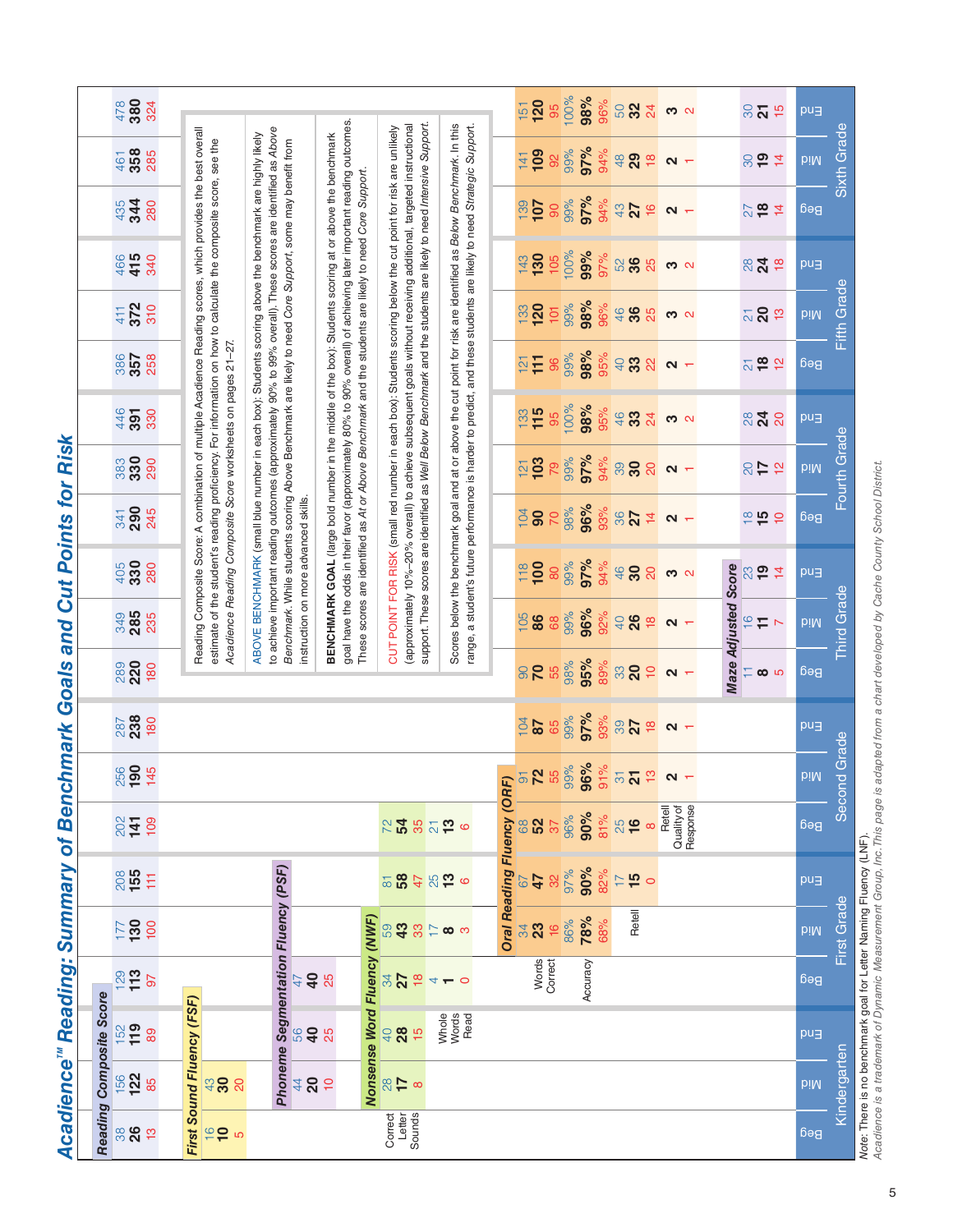| <b>Acadience</b><br><b>Reading</b><br><b>Measure</b> | <b>Benchmark</b><br><b>Status</b> | <b>Likely Need for Support</b>           | <b>Beginning</b><br>of Year | <b>Middle</b><br>of Year | <b>End</b><br>of Year |
|------------------------------------------------------|-----------------------------------|------------------------------------------|-----------------------------|--------------------------|-----------------------|
| Reading                                              | Above Benchmark                   | Likely to Need Core Support <sup>a</sup> | $38 +$                      | $156 +$                  | $152 +$               |
| Composite<br>Score                                   | <b>At Benchmark</b>               | Likely to Need Core Support <sup>b</sup> | $26 - 37$                   | $122 - 155$              | $119 - 151$           |
|                                                      | <b>Below Benchmark</b>            | Likely to Need Strategic Support         | $13 - 25$                   | $85 - 121$               | $89 - 118$            |
|                                                      | <b>Well Below Benchmark</b>       | Likely to Need Intensive Support         | $0 - 12$                    | $0 - 84$                 | $0 - 88$              |
| <b>FSF</b>                                           | Above Benchmark                   | Likely to Need Core Support <sup>a</sup> | $16 +$                      | $43 +$                   |                       |
|                                                      | <b>At Benchmark</b>               | Likely to Need Core Support <sup>b</sup> | $10 - 15$                   | $30 - 42$                |                       |
|                                                      | <b>Below Benchmark</b>            | Likely to Need Strategic Support         | $5 - 9$                     | $20 - 29$                |                       |
|                                                      | <b>Well Below Benchmark</b>       | Likely to Need Intensive Support         | $0 - 4$                     | $0 - 19$                 |                       |
| <b>PSF</b>                                           | Above Benchmark                   | Likely to Need Core Support <sup>a</sup> |                             | $44 +$                   | $56 +$                |
|                                                      | <b>At Benchmark</b>               | Likely to Need Core Support <sup>b</sup> |                             | $20 - 43$                | $40 - 55$             |
|                                                      | <b>Below Benchmark</b>            | Likely to Need Strategic Support         |                             | $10 - 19$                | $25 - 39$             |
|                                                      | <b>Well Below Benchmark</b>       | Likely to Need Intensive Support         |                             | $0 - 9$                  | $0 - 24$              |
| NWF-CLS                                              | Above Benchmark                   | Likely to Need Core Support <sup>a</sup> |                             | $28 +$                   | $40 +$                |
|                                                      | <b>At Benchmark</b>               | Likely to Need Core Support <sup>b</sup> |                             | $17 - 27$                | $28 - 39$             |
|                                                      | <b>Below Benchmark</b>            | Likely to Need Strategic Support         |                             | $8 - 16$                 | $15 - 27$             |
|                                                      | <b>Well Below Benchmark</b>       | Likely to Need Intensive Support         |                             | $0 - 7$                  | $0 - 14$              |
|                                                      |                                   |                                          |                             |                          |                       |

The benchmark goal is the number that is **bold**. The cut point for risk is the number that is *italicized.*<br><sup>a</sup> Some students may benefit from instruction on more advanced skills.

b<br>Some students may require monitoring and strategic support on component skills.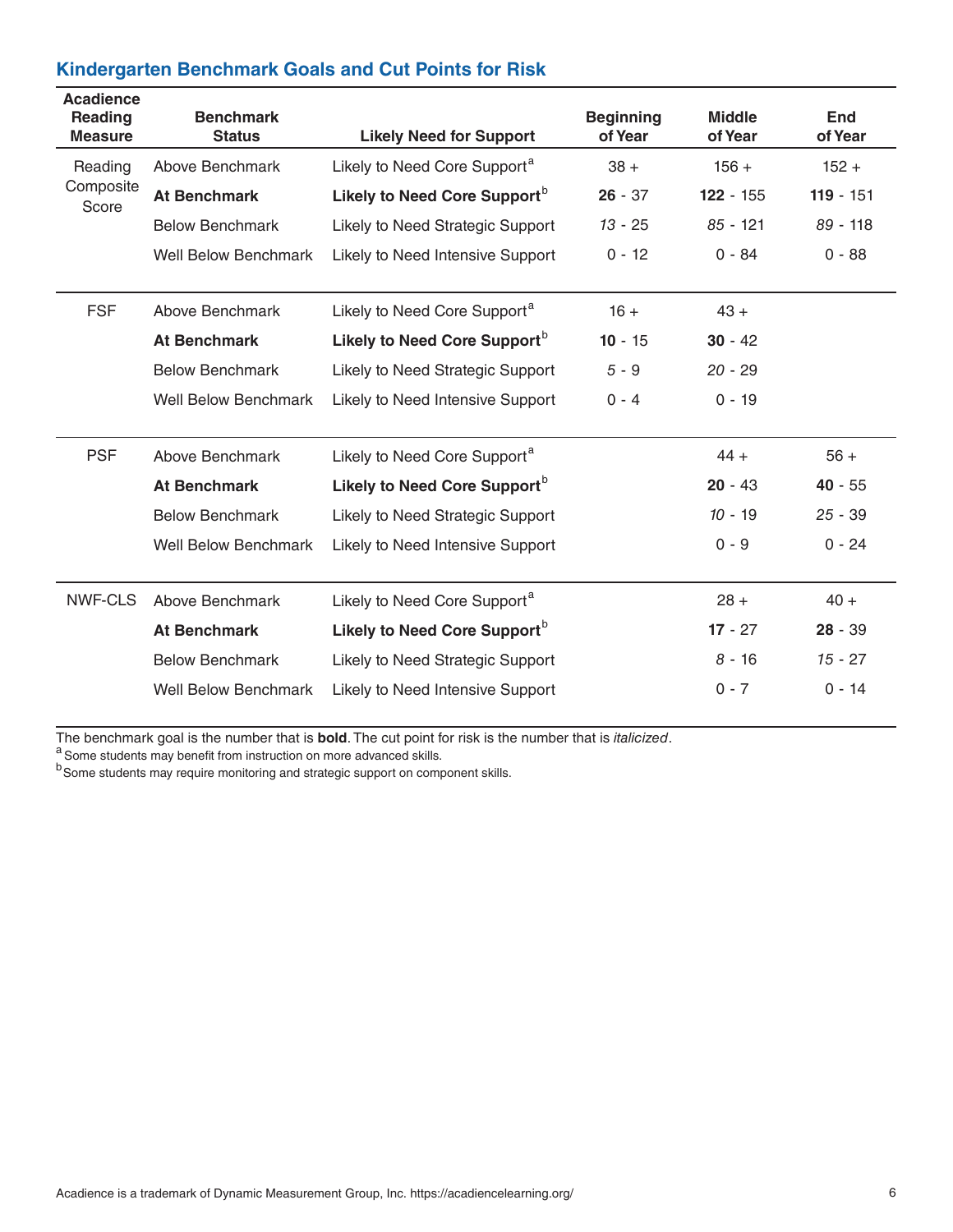### **First Grade Benchmark Goals and Cut Points for Risk**

| <b>Acadience</b><br>Reading<br><b>Measure</b> | <b>Benchmark</b><br><b>Status</b> | <b>Likely Need for Support</b>           | <b>Beginning</b><br>of Year | <b>Middle</b><br>of Year | <b>End</b><br>of Year |
|-----------------------------------------------|-----------------------------------|------------------------------------------|-----------------------------|--------------------------|-----------------------|
| Reading                                       | Above Benchmark                   | Likely to Need Core Support <sup>a</sup> | $129 +$                     | $177 +$                  | $208 +$               |
| Composite<br>Score                            | <b>At Benchmark</b>               | Likely to Need Core Support <sup>b</sup> | $113 - 128$                 | $130 - 176$              | $155 - 207$           |
|                                               | <b>Below Benchmark</b>            | Likely to Need Strategic Support         | $97 - 112$                  | 100 - 129                | $111 - 154$           |
|                                               | <b>Well Below Benchmark</b>       | Likely to Need Intensive Support         | $0 - 96$                    | $0 - 99$                 | $0 - 110$             |
| <b>PSF</b>                                    | Above Benchmark                   | Likely to Need Core Support <sup>a</sup> | $47 +$                      |                          |                       |
|                                               | <b>At Benchmark</b>               | Likely to Need Core Support <sup>b</sup> | $40 - 46$                   |                          |                       |
|                                               | <b>Below Benchmark</b>            | Likely to Need Strategic Support         | $25 - 39$                   |                          |                       |
|                                               | <b>Well Below Benchmark</b>       | Likely to Need Intensive Support         | $0 - 24$                    |                          |                       |
| <b>NWF-CLS</b>                                | Above Benchmark                   | Likely to Need Core Support <sup>a</sup> | $34 +$                      | $59 +$                   | $81 +$                |
|                                               | <b>At Benchmark</b>               | Likely to Need Core Support <sup>b</sup> | $27 - 33$                   | $43 - 58$                | $58 - 80$             |
|                                               | <b>Below Benchmark</b>            | Likely to Need Strategic Support         | $18 - 26$                   | $33 - 42$                | $47 - 57$             |
|                                               | <b>Well Below Benchmark</b>       | Likely to Need Intensive Support         | $0 - 17$                    | $0 - 32$                 | $0 - 46$              |
| NWF-WWR                                       | Above Benchmark                   | Likely to Need Core Support <sup>a</sup> | $4 +$                       | $17 +$                   | $25 +$                |
|                                               | <b>At Benchmark</b>               | Likely to Need Core Support <sup>b</sup> | $1 - 3$                     | $8 - 16$                 | $13 - 24$             |
|                                               | <b>Below Benchmark</b>            | Likely to Need Strategic Support         | 0                           | $3 - 7$                  | $6 - 12$              |
|                                               | <b>Well Below Benchmark</b>       | Likely to Need Intensive Support         |                             | $0 - 2$                  | $0 - 5$               |
| <b>ORF</b>                                    | Above Benchmark                   | Likely to Need Core Support <sup>a</sup> |                             | $34 +$                   | $67 +$                |
| Words<br>Correct                              | <b>At Benchmark</b>               | Likely to Need Core Support <sup>b</sup> |                             | $23 - 33$                | $47 - 66$             |
|                                               | <b>Below Benchmark</b>            | Likely to Need Strategic Support         |                             | $16 - 22$                | $32 - 46$             |
|                                               | <b>Well Below Benchmark</b>       | Likely to Need Intensive Support         |                             | $0 - 15$                 | 0 - 31                |
| ORF                                           | Above Benchmark                   | Likely to Need Core Support <sup>a</sup> |                             | $86% +$                  | $97% +$               |
| Accuracy                                      | <b>At Benchmark</b>               | Likely to Need Core Support <sup>b</sup> |                             | 78% - 85%                | $90\% - 96\%$         |
|                                               | <b>Below Benchmark</b>            | Likely to Need Strategic Support         |                             | 68% - 77%                | 82% - 89%             |
|                                               | <b>Well Below Benchmark</b>       | Likely to Need Intensive Support         |                             | $0\% - 67\%$             | $0\% - 81\%$          |
| Retell                                        | Above Benchmark                   | Likely to Need Core Support <sup>a</sup> |                             |                          | $17 +$                |
|                                               | <b>At Benchmark</b>               | Likely to Need Core Support <sup>b</sup> |                             |                          | $15 - 16$             |
|                                               | <b>Below Benchmark</b>            | Likely to Need Strategic Support         |                             |                          | $0 - 14$              |
|                                               | <b>Well Below Benchmark</b>       | Likely to Need Intensive Support         |                             |                          |                       |

The benchmark goal is the number that is **bold**. The cut point for risk is the number that is *italicized*. <sup>a</sup> Some students may benefit from instruction on more advanced skills.

b<sub>Some students</sub> may require monitoring and strategic support on component skills.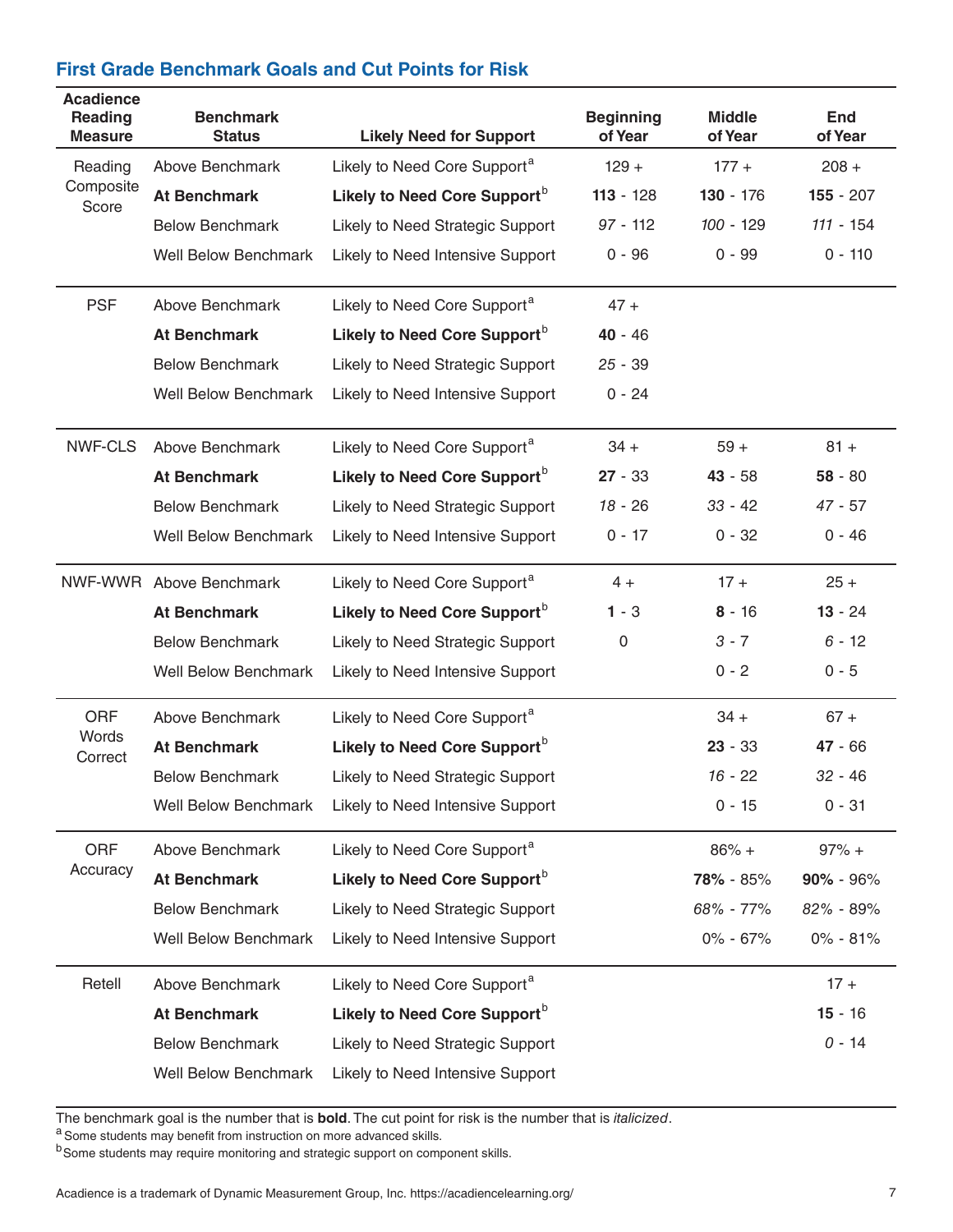#### **Second Grade Benchmark Goals and Cut Points for Risk**

| <b>Acadience</b><br><b>Reading</b><br><b>Measure</b> | <b>Benchmark</b><br><b>Status</b> | <b>Likely Need for Support</b>                                 | <b>Beginning</b><br>of Year | <b>Middle</b><br>of Year | <b>End</b><br>of Year |
|------------------------------------------------------|-----------------------------------|----------------------------------------------------------------|-----------------------------|--------------------------|-----------------------|
| Reading                                              | Above Benchmark                   | Likely to Need Core Support <sup>a</sup>                       | $202 +$                     | $256 +$                  | $287 +$               |
| Composite<br>Score                                   | <b>At Benchmark</b>               | Likely to Need Core Support <sup>b</sup>                       | $141 - 201$                 | $190 - 255$              | $238 - 286$           |
|                                                      | <b>Below Benchmark</b>            | Likely to Need Strategic Support                               | 109 - 140                   | 145 - 189                | 180 - 237             |
|                                                      | <b>Well Below Benchmark</b>       | Likely to Need Intensive Support                               | $0 - 108$                   | $0 - 144$                | $0 - 179$             |
| NWF-CLS                                              | Above Benchmark                   | Likely to Need Core Support <sup>a</sup>                       | $72 +$                      |                          |                       |
|                                                      | <b>At Benchmark</b>               | Likely to Need Core Support <sup>b</sup>                       | $54 - 71$                   |                          |                       |
|                                                      | <b>Below Benchmark</b>            | Likely to Need Strategic Support                               | $35 - 53$                   |                          |                       |
|                                                      | <b>Well Below Benchmark</b>       | Likely to Need Intensive Support                               | $0 - 34$                    |                          |                       |
|                                                      | NWF-WWR Above Benchmark           | Likely to Need Core Support <sup>a</sup>                       | $21 +$                      |                          |                       |
|                                                      | <b>At Benchmark</b>               | Likely to Need Core Support <sup>b</sup>                       | $13 - 20$                   |                          |                       |
|                                                      | <b>Below Benchmark</b>            | Likely to Need Strategic Support                               | $6 - 12$                    |                          |                       |
|                                                      | <b>Well Below Benchmark</b>       | Likely to Need Intensive Support                               | $0 - 5$                     |                          |                       |
| <b>ORF</b>                                           | Above Benchmark                   | Likely to Need Core Support <sup>a</sup>                       | $68 +$                      | $91 +$                   | $104 +$               |
| Words<br>Correct                                     | <b>At Benchmark</b>               | Likely to Need Core Support <sup>b</sup>                       | $52 - 67$                   | $72 - 90$                | $87 - 103$            |
|                                                      | <b>Below Benchmark</b>            | Likely to Need Strategic Support                               | $37 - 51$                   | $55 - 71$                | $65 - 86$             |
|                                                      | <b>Well Below Benchmark</b>       | Likely to Need Intensive Support                               | $0 - 36$                    | $0 - 54$                 | $0 - 64$              |
| <b>ORF</b>                                           | Above Benchmark                   | Likely to Need Core Support <sup>a</sup>                       | $96% +$                     | $99% +$                  | $99% +$               |
| Accuracy                                             | <b>At Benchmark</b>               | Likely to Need Core Support <sup>b</sup>                       | $90\% - 95\%$               | $96\% - 98\%$            | 97% - 98%             |
|                                                      | <b>Below Benchmark</b>            | Likely to Need Strategic Support                               | $81\% - 89\%$               | $91\% - 95\%$            | 93% - 96%             |
|                                                      | <b>Well Below Benchmark</b>       | Likely to Need Intensive Support                               | $0\% - 80\%$                | 0% - 90%                 | 0% - 92%              |
| Retell                                               | Above Benchmark                   | Likely to Need Core Support <sup>a</sup>                       | $25 +$                      | $31 +$                   | $39 +$                |
|                                                      | <b>At Benchmark</b>               | Likely to Need Core Support <sup>b</sup>                       | $16 - 24$                   | $21 - 30$                | $27 - 38$             |
|                                                      | <b>Below Benchmark</b>            | Likely to Need Strategic Support                               | $8 - 15$                    | $13 - 20$                | $18 - 26$             |
|                                                      | <b>Well Below Benchmark</b>       | Likely to Need Intensive Support                               | $0 - 7$                     | $0 - 12$                 | $0 - 17$              |
| Retell                                               |                                   | At or Above Benchmark Likely to Need Core Support <sup>b</sup> |                             | $2 +$                    | $2+$                  |
| Quality of<br>Response                               | <b>Below Benchmark</b>            | Likely to Need Strategic Support                               |                             | 1                        | 1                     |
|                                                      | Well Below Benchmark              | Likely to Need Intensive Support                               |                             |                          |                       |

The benchmark goal is the number that is **bold**. The cut point for risk is the number that is *italicized*. <sup>a</sup> Some students may benefit from instruction on more advanced skills.

b<sub>Some students may require monitoring and strategic support on component skills.</sub>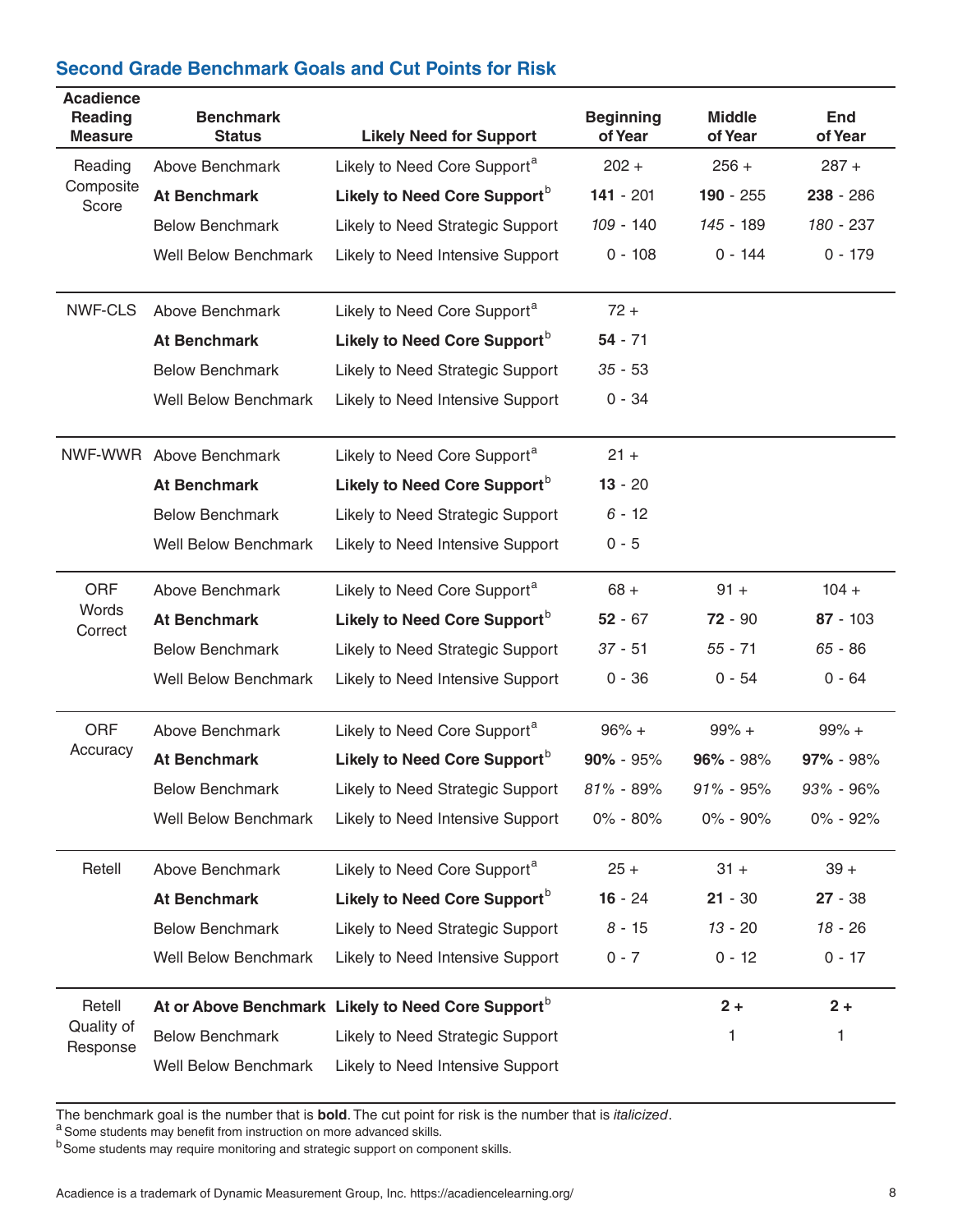| <b>Acadience</b><br>Reading<br><b>Measure</b> | <b>Benchmark</b><br><b>Status</b> | <b>Likely Need for Support</b>           | <b>Beginning</b><br>of Year | <b>Middle</b><br>of Year | End<br>of Year |
|-----------------------------------------------|-----------------------------------|------------------------------------------|-----------------------------|--------------------------|----------------|
| Reading                                       | Above Benchmark                   | Likely to Need Core Support <sup>a</sup> | $289 +$                     | $349 +$                  | $405 +$        |
| Composite<br>Score                            | <b>At Benchmark</b>               | Likely to Need Core Support <sup>b</sup> | $220 - 288$                 | $285 - 348$              | $330 - 404$    |
|                                               | <b>Below Benchmark</b>            | <b>Likely to Need Strategic Support</b>  | $180 - 219$                 | $235 - 284$              | 280 - 329      |
|                                               | Well Below Benchmark              | Likely to Need Intensive Support         | $0 - 179$                   | $0 - 234$                | $0 - 279$      |
| <b>ORF</b>                                    | Above Benchmark                   | Likely to Need Core Support <sup>a</sup> | $90 +$                      | $105 +$                  | $118 +$        |
| <b>Words</b><br>Correct                       | <b>At Benchmark</b>               | Likely to Need Core Support <sup>b</sup> | $70 - 89$                   | $86 - 104$               | $100 - 117$    |

# **Third Grade Benchmark Goals and Cut Points for Risk**

| <i>vvorus</i><br>Correct | <b>At Benchmark</b>         | Likely to Need Core Support <sup>D</sup>                       | $70 - 89$     | $86 - 104$    | $100 - 117$    |
|--------------------------|-----------------------------|----------------------------------------------------------------|---------------|---------------|----------------|
|                          | <b>Below Benchmark</b>      | Likely to Need Strategic Support                               | $55 - 69$     | 68 - 85       | $80 - 99$      |
|                          | <b>Well Below Benchmark</b> | Likely to Need Intensive Support                               | $0 - 54$      | $0 - 67$      | $0 - 79$       |
|                          |                             |                                                                |               |               |                |
| <b>ORF</b>               | Above Benchmark             | Likely to Need Core Support <sup>a</sup>                       | $98% +$       | $99% +$       | $99% +$        |
| Accuracy                 | <b>At Benchmark</b>         | Likely to Need Core Support <sup>b</sup>                       | $95\% - 97\%$ | $96\% - 98\%$ | $97\% - 98\%$  |
|                          | <b>Below Benchmark</b>      | Likely to Need Strategic Support                               | 89% - 94%     | $92\% - 95\%$ | $94\% - 96\%$  |
|                          | <b>Well Below Benchmark</b> | Likely to Need Intensive Support                               | $0\% - 88\%$  | $0\% - 91\%$  | $0\% - 93\%$   |
| Retell                   | Above Benchmark             | Likely to Need Core Support <sup>a</sup>                       | $33 +$        | $40 +$        | $46 +$         |
|                          |                             | Likely to Need Core Support <sup>b</sup>                       | $20 - 32$     | $26 - 39$     | $30 - 45$      |
|                          | <b>At Benchmark</b>         |                                                                |               |               |                |
|                          | <b>Below Benchmark</b>      | Likely to Need Strategic Support                               | $10 - 19$     | $18 - 25$     | $20 - 29$      |
|                          | <b>Well Below Benchmark</b> | Likely to Need Intensive Support                               | $0 - 9$       | $0 - 17$      | $0 - 19$       |
| Retell                   |                             | At or Above Benchmark Likely to Need Core Support <sup>b</sup> | $2+$          | $2 +$         | $3+$           |
| Quality of<br>Response   | <b>Below Benchmark</b>      | Likely to Need Strategic Support                               | 1             | $\mathcal I$  | $\overline{c}$ |
|                          | <b>Well Below Benchmark</b> | Likely to Need Intensive Support                               |               |               | 1              |
|                          |                             |                                                                |               |               |                |
| Maze                     | Above Benchmark             | Likely to Need Core Support <sup>a</sup>                       | $11 +$        | $16 +$        | $23 +$         |
| Adjusted<br>Score        | <b>At Benchmark</b>         | Likely to Need Core Support <sup>b</sup>                       | $8 - 10$      | $11 - 15$     | $19 - 22$      |
|                          | <b>Below Benchmark</b>      | Likely to Need Strategic Support                               | $5 - 7$       | $7 - 10$      | $14 - 18$      |
|                          | <b>Well Below Benchmark</b> | Likely to Need Intensive Support                               | $0 - 4$       | $0 - 6$       | $0 - 13$       |
|                          |                             |                                                                |               |               |                |

The benchmark goal is the number that is **bold**. The cut point for risk is the number that is *italicized*. A Some students may benefit from instruction on more advanced skills.

b<sub>Some students may require monitoring and strategic support on component skills.</sub>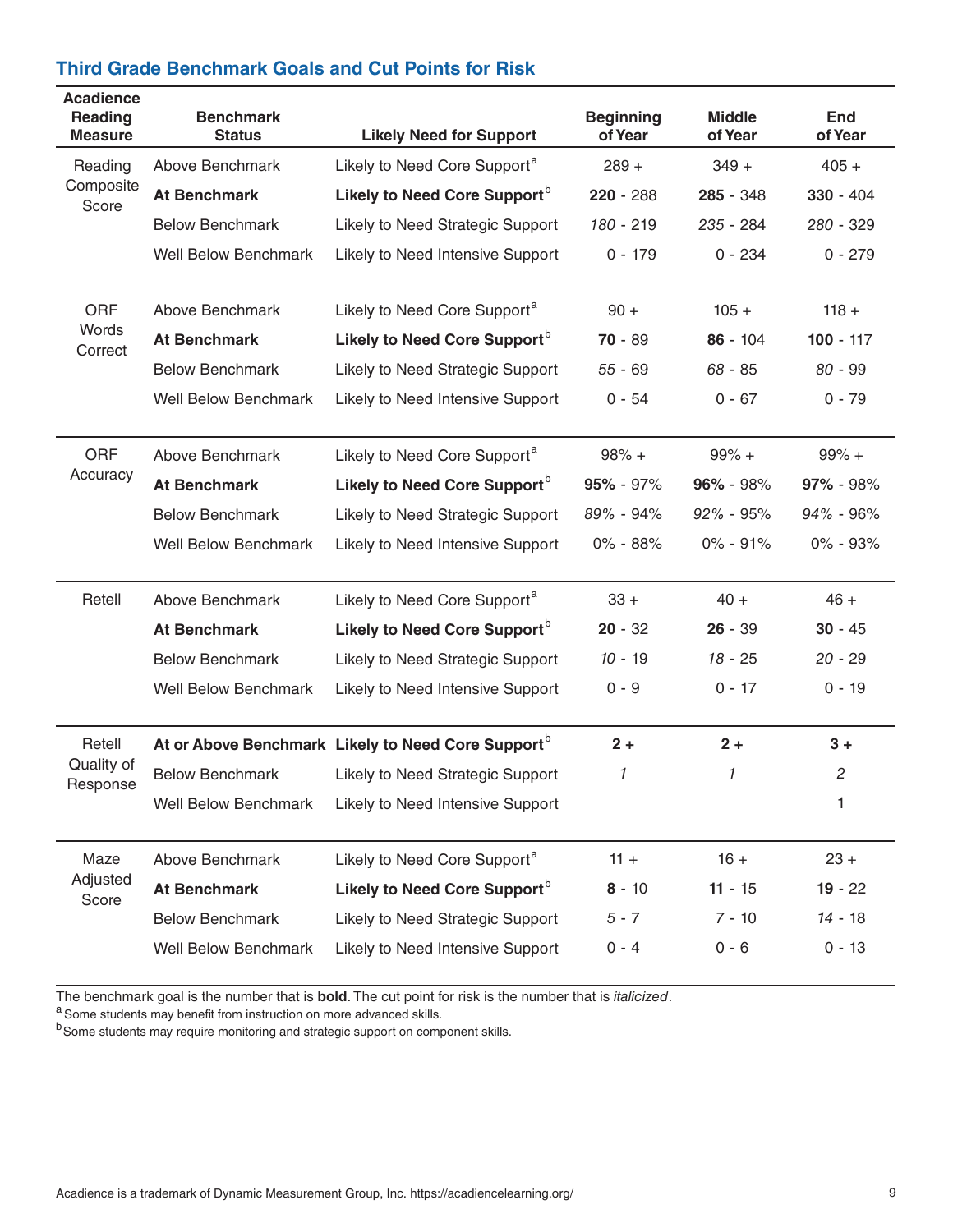| <b>Acadience</b><br>Reading<br><b>Measure</b> | <b>Benchmark</b><br><b>Status</b> | <b>Likely Need for Support</b>                                 | <b>Beginning</b><br>of Year | <b>Middle</b><br>of Year | <b>End</b><br>of Year |
|-----------------------------------------------|-----------------------------------|----------------------------------------------------------------|-----------------------------|--------------------------|-----------------------|
| Reading                                       | Above Benchmark                   | Likely to Need Core Support <sup>a</sup>                       | $341 +$                     | $383 +$                  | $446 +$               |
| Composite<br>Score                            | <b>At Benchmark</b>               | Likely to Need Core Support <sup>b</sup>                       | 290 - 340                   | $330 - 382$              | $391 - 445$           |
|                                               | <b>Below Benchmark</b>            | Likely to Need Strategic Support                               | 245 - 289                   | 290 - 329                | 330 - 390             |
|                                               | <b>Well Below Benchmark</b>       | Likely to Need Intensive Support                               | $0 - 244$                   | $0 - 289$                | $0 - 329$             |
| <b>ORF</b>                                    | <b>Above Benchmark</b>            | Likely to Need Core Support <sup>a</sup>                       | $104 +$                     | $121 +$                  | $133 +$               |
| Words<br>Correct                              | <b>At Benchmark</b>               | Likely to Need Core Support <sup>b</sup>                       | $90 - 103$                  | $103 - 120$              | $115 - 132$           |
|                                               | <b>Below Benchmark</b>            | Likely to Need Strategic Support                               | 70 - 89                     | 79 - 102                 | $95 - 114$            |
|                                               | <b>Well Below Benchmark</b>       | Likely to Need Intensive Support                               | $0 - 69$                    | $0 - 78$                 | $0 - 94$              |
| <b>ORF</b>                                    | Above Benchmark                   | Likely to Need Core Support <sup>a</sup>                       | $98% +$                     | $99% +$                  | $100\% +$             |
| Accuracy                                      | <b>At Benchmark</b>               | Likely to Need Core Support <sup>b</sup>                       | $96\% - 97\%$               | $97\% - 98\%$            | 98% - 99%             |
|                                               | <b>Below Benchmark</b>            | Likely to Need Strategic Support                               | $93\% - 95\%$               | 94% - 96%                | $95\% - 97\%$         |
|                                               | <b>Well Below Benchmark</b>       | Likely to Need Intensive Support                               | $0\% - 92\%$                | $0\% - 93\%$             | $0\% - 94\%$          |
| Retell                                        | Above Benchmark                   | Likely to Need Core Support <sup>a</sup>                       | $36 +$                      | $39 +$                   | $46 +$                |
|                                               | <b>At Benchmark</b>               | Likely to Need Core Support <sup>b</sup>                       | $27 - 35$                   | $30 - 38$                | $33 - 45$             |
|                                               | <b>Below Benchmark</b>            | Likely to Need Strategic Support                               | 14 - 26                     | $20 - 29$                | $24 - 32$             |
|                                               | <b>Well Below Benchmark</b>       | Likely to Need Intensive Support                               | $0 - 13$                    | $0 - 19$                 | $0 - 23$              |
| Retell                                        |                                   | At or Above Benchmark Likely to Need Core Support <sup>b</sup> | $2 +$                       | $2 +$                    | $3+$                  |
| Quality of<br>Response                        | <b>Below Benchmark</b>            | Likely to Need Strategic Support                               | 1                           | 1                        | $\overline{c}$        |
|                                               | <b>Well Below Benchmark</b>       | Likely to Need Intensive Support                               |                             |                          | 1                     |
| Maze                                          | Above Benchmark                   | Likely to Need Core Support <sup>a</sup>                       | $18 +$                      | $20 +$                   | $28 +$                |
| Adjusted<br>Score                             | <b>At Benchmark</b>               | Likely to Need Core Support <sup>b</sup>                       | $15 - 17$                   | $17 - 19$                | $24 - 27$             |
|                                               | <b>Below Benchmark</b>            | Likely to Need Strategic Support                               | $10 - 14$                   | $12 - 16$                | $20 - 23$             |
|                                               | <b>Well Below Benchmark</b>       | Likely to Need Intensive Support                               | $0 - 9$                     | $0 - 11$                 | $0 - 19$              |

The benchmark goal is the number that is **bold**. The cut point for risk is the number that is *italicized*. a Some students may benefit from instruction on more advanced skills.

b<sub>Some students may believe next monitoring and strategic support on component skills.</sub>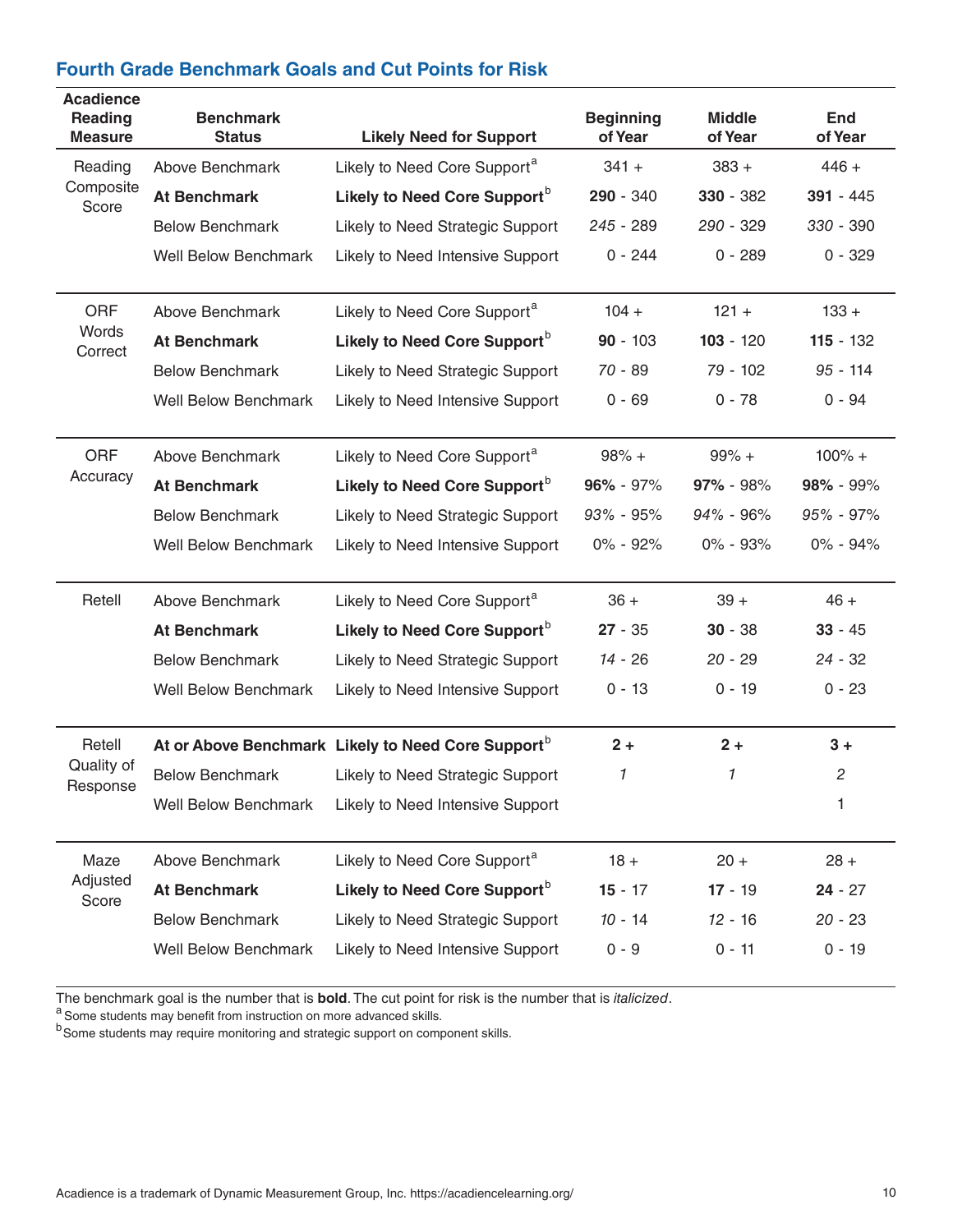| <b>Fifth Grade Benchmark Goals and Cut Points for Risk</b> |  |  |  |
|------------------------------------------------------------|--|--|--|
|------------------------------------------------------------|--|--|--|

| <b>Acadience</b><br><b>Reading</b><br><b>Measure</b> | <b>Benchmark</b><br><b>Status</b> | <b>Likely Need for Support</b>                                 | <b>Beginning</b><br>of Year | <b>Middle</b><br>of Year | <b>End</b><br>of Year |
|------------------------------------------------------|-----------------------------------|----------------------------------------------------------------|-----------------------------|--------------------------|-----------------------|
| Reading                                              | Above Benchmark                   | Likely to Need Core Support <sup>a</sup>                       | $386 +$                     | $411 +$                  | $466 +$               |
| Composite<br>Score                                   | <b>At Benchmark</b>               | Likely to Need Core Support <sup>b</sup>                       | $357 - 385$                 | $372 - 410$              | $415 - 465$           |
|                                                      | <b>Below Benchmark</b>            | Likely to Need Strategic Support                               | 258 - 356                   | $310 - 371$              | $340 - 414$           |
|                                                      | <b>Well Below Benchmark</b>       | Likely to Need Intensive Support                               | $0 - 257$                   | $0 - 309$                | $0 - 339$             |
| <b>ORF</b>                                           | Above Benchmark                   | Likely to Need Core Support <sup>a</sup>                       | $121 +$                     | $133 +$                  | $143 +$               |
| Words<br>Correct                                     | <b>At Benchmark</b>               | Likely to Need Core Support <sup>b</sup>                       | $111 - 120$                 | $120 - 132$              | $130 - 142$           |
|                                                      | <b>Below Benchmark</b>            | Likely to Need Strategic Support                               | $96 - 110$                  | $101 - 119$              | $105 - 129$           |
|                                                      | <b>Well Below Benchmark</b>       | Likely to Need Intensive Support                               | $0 - 95$                    | $0 - 100$                | $0 - 104$             |
| <b>ORF</b>                                           | Above Benchmark                   | Likely to Need Core Support <sup>a</sup>                       | $99% +$                     | $99% +$                  | 100%                  |
| Accuracy                                             | <b>At Benchmark</b>               | Likely to Need Core Support <sup>b</sup>                       | 98%                         | 98%                      | 99%                   |
|                                                      | <b>Below Benchmark</b>            | Likely to Need Strategic Support                               | $95\% - 97\%$               | $96\% - 97\%$            | $97\% - 98\%$         |
|                                                      | <b>Well Below Benchmark</b>       | Likely to Need Intensive Support                               | $0\% - 94\%$                | $0\% - 95\%$             | $0\% - 96\%$          |
| Retell                                               | Above Benchmark                   | Likely to Need Core Support <sup>a</sup>                       | $40 +$                      | $46 +$                   | $52 +$                |
|                                                      | <b>At Benchmark</b>               | Likely to Need Core Support <sup>b</sup>                       | $33 - 39$                   | $36 - 45$                | $36 - 51$             |
|                                                      | <b>Below Benchmark</b>            | Likely to Need Strategic Support                               | $22 - 32$                   | $25 - 35$                | $25 - 35$             |
|                                                      | <b>Well Below Benchmark</b>       | Likely to Need Intensive Support                               | $0 - 21$                    | $0 - 24$                 | $0 - 24$              |
| Retell                                               |                                   | At or Above Benchmark Likely to Need Core Support <sup>b</sup> | $2 +$                       | $3+$                     | $3+$                  |
| Quality of                                           | <b>Below Benchmark</b>            | Likely to Need Strategic Support                               | 1                           | $\overline{c}$           | $\overline{c}$        |
| Response                                             | <b>Well Below Benchmark</b>       | Likely to Need Intensive Support                               |                             | 1                        | 1                     |
| Maze                                                 | Above Benchmark                   | Likely to Need Core Support <sup>a</sup>                       | $21 +$                      | $21 +$                   | $28 +$                |
| Adjusted<br>Score                                    | <b>At Benchmark</b>               | Likely to Need Core Support <sup>b</sup>                       | $18 - 20$                   | 20                       | $24 - 27$             |
|                                                      | <b>Below Benchmark</b>            | Likely to Need Strategic Support                               | $12 - 17$                   | $13 - 19$                | $18 - 23$             |
|                                                      | <b>Well Below Benchmark</b>       | Likely to Need Intensive Support                               | $0 - 11$                    | $0 - 12$                 | $0 - 17$              |

The benchmark goal is the number that is **bold**. The cut point for risk is the number that is *italicized*.<br><sup>a</sup> Some students may benefit from instruction on more advanced skills.

b Some students may explore monitoring and strategic support on component skills.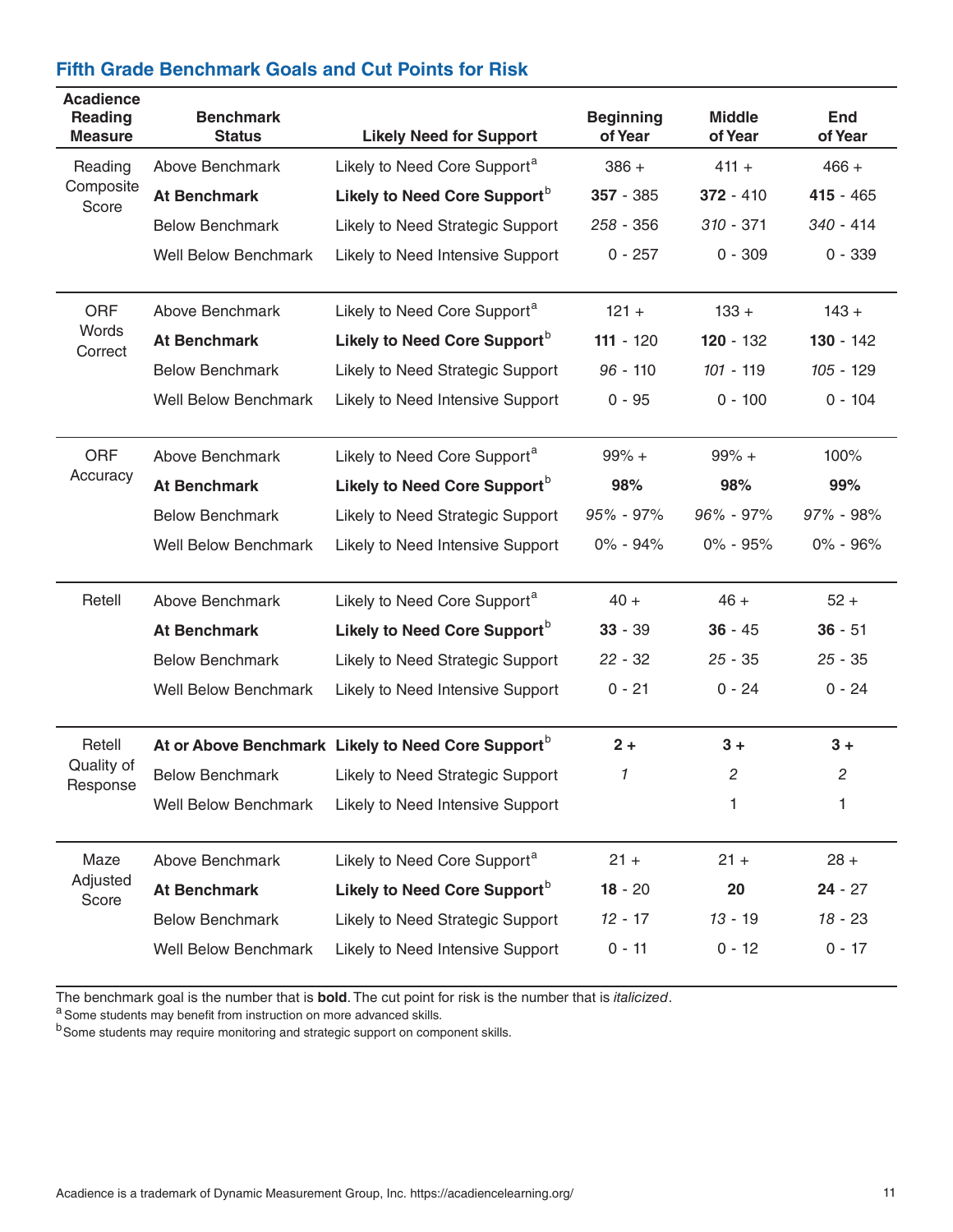| <b>Acadience</b><br><b>Reading</b><br><b>Measure</b> | <b>Benchmark</b><br><b>Status</b> | <b>Likely Need for Support</b>                                 | <b>Beginning</b><br>of Year | <b>Middle</b><br>of Year | <b>End</b><br>of Year |
|------------------------------------------------------|-----------------------------------|----------------------------------------------------------------|-----------------------------|--------------------------|-----------------------|
| Reading                                              | Above Benchmark                   | Likely to Need Core Support <sup>a</sup>                       | $435 +$                     | $461 +$                  | $478 +$               |
| Composite<br>Score                                   | <b>At Benchmark</b>               | Likely to Need Core Support <sup>b</sup>                       | $344 - 434$                 | $358 - 460$              | $380 - 477$           |
|                                                      | <b>Below Benchmark</b>            | Likely to Need Strategic Support                               | 280 - 343                   | 285 - 357                | 324 - 379             |
|                                                      | <b>Well Below Benchmark</b>       | Likely to Need Intensive Support                               | $0 - 279$                   | $0 - 284$                | $0 - 323$             |
| <b>ORF</b>                                           | Above Benchmark                   | Likely to Need Core Support <sup>a</sup>                       | $139 +$                     | $141 +$                  | $151 +$               |
| Words<br>Correct                                     | <b>At Benchmark</b>               | Likely to Need Core Support <sup>b</sup>                       | $107 - 138$                 | $109 - 140$              | $120 - 150$           |
|                                                      | <b>Below Benchmark</b>            | Likely to Need Strategic Support                               | $90 - 106$                  | $92 - 108$               | $95 - 119$            |
|                                                      | <b>Well Below Benchmark</b>       | Likely to Need Intensive Support                               | $0 - 89$                    | $0 - 91$                 | $0 - 94$              |
| <b>ORF</b>                                           | Above Benchmark                   | Likely to Need Core Support <sup>a</sup>                       | $99% +$                     | $99% +$                  | 100%                  |
| Accuracy                                             | <b>At Benchmark</b>               | Likely to Need Core Support <sup>b</sup>                       | 97% - 98%                   | 97% - 98%                | $98\% - 99\%$         |
|                                                      | <b>Below Benchmark</b>            | Likely to Need Strategic Support                               | 94% - 96%                   | 94% - 96%                | $96\% - 97\%$         |
|                                                      | <b>Well Below Benchmark</b>       | Likely to Need Intensive Support                               | 0% - 93%                    | $0\% - 93\%$             | $0\% - 95\%$          |
| Retell                                               | Above Benchmark                   | Likely to Need Core Support <sup>a</sup>                       | $43 +$                      | $48 +$                   | $50+$                 |
|                                                      | <b>At Benchmark</b>               | Likely to Need Core Support <sup>b</sup>                       | $27 - 42$                   | $29 - 47$                | $32 - 49$             |
|                                                      | <b>Below Benchmark</b>            | Likely to Need Strategic Support                               | $16 - 26$                   | 18 - 28                  | $24 - 31$             |
|                                                      | <b>Well Below Benchmark</b>       | Likely to Need Intensive Support                               | $0 - 15$                    | $0 - 17$                 | $0 - 23$              |
| Retell                                               |                                   | At or Above Benchmark Likely to Need Core Support <sup>b</sup> | $2 +$                       | $2 +$                    | $3+$                  |
| Quality of<br>Response                               | <b>Below Benchmark</b>            | Likely to Need Strategic Support                               | 1                           | 1                        | $\overline{c}$        |
|                                                      | <b>Well Below Benchmark</b>       | Likely to Need Intensive Support                               |                             |                          | 1                     |
| Maze                                                 | Above Benchmark                   | Likely to Need Core Support <sup>a</sup>                       | $27 +$                      | $30 +$                   | $30 +$                |
| Adjusted<br>Score                                    | <b>At Benchmark</b>               | Likely to Need Core Support <sup>b</sup>                       | $18 - 26$                   | $19 - 29$                | $21 - 29$             |
|                                                      | <b>Below Benchmark</b>            | Likely to Need Strategic Support                               | $14 - 17$                   | $14 - 18$                | $15 - 20$             |
|                                                      | <b>Well Below Benchmark</b>       | Likely to Need Intensive Support                               | $0 - 13$                    | $0 - 13$                 | $0 - 14$              |

#### **Sixth Grade Benchmark Goals and Cut Points for Risk**

The benchmark goal is the number that is **bold**. The cut point for risk is the number that is *italicized*. A Some students may benefit from instruction on more advanced skills.

b Some students may require monitoring and strategic support on component skills.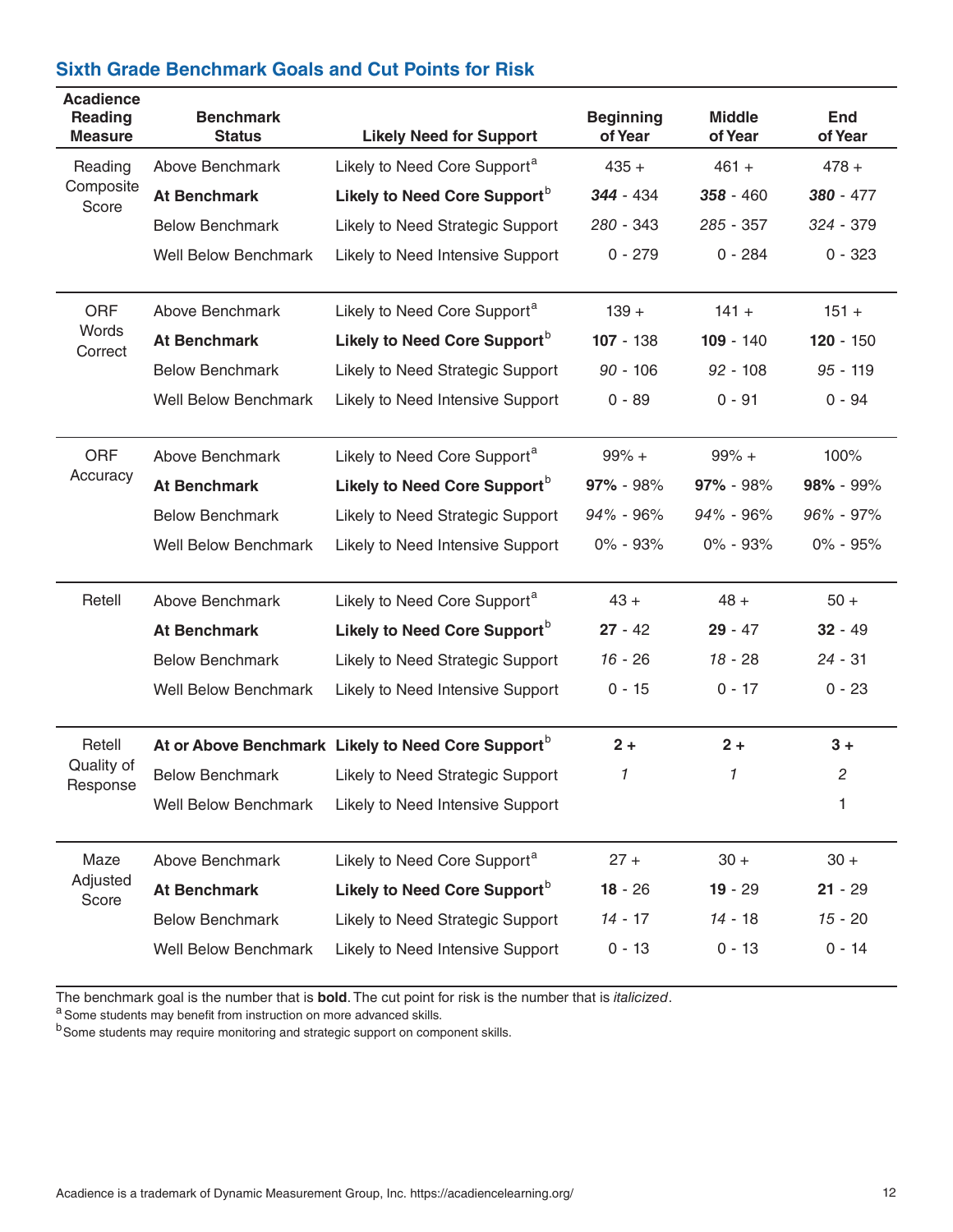## **Kindergarten Percentage of Students Who Meet Later Outcomes on the Reading Composite Score Based On Benchmark Status on Individual Acadience Reading Measures**

|                    |                                   | <b>At or Above</b> | Percent of students Percent of students<br>Above | Percent of students Percent of students<br><b>At or Above</b> | <b>Above</b>   |
|--------------------|-----------------------------------|--------------------|--------------------------------------------------|---------------------------------------------------------------|----------------|
|                    |                                   | Benchmark on       | Benchmark on                                     | Benchmark on                                                  | Benchmark on   |
|                    |                                   | middle-of-year     | middle-of-year                                   | end-of-year                                                   | end-of-year    |
|                    |                                   |                    | Reading Composite Reading Composite              | Reading Composite Reading Composite                           |                |
| Acadience          |                                   | Score based on     | Score based on                                   | Score based on                                                | Score based on |
| Reading            | <b>Benchmark</b><br><b>Status</b> | beginning-of-year  | beginning-of-year                                | middle-of-year                                                | middle-of-year |
| Measure            |                                   | status             | status                                           | status                                                        | status         |
| Reading            | <b>At or Above Benchmark</b>      | 85%                | 58%                                              | 93%                                                           | 59%            |
| Composite<br>Score | Above Benchmark                   | 91%                | 67%                                              | 98%                                                           | 77%            |
|                    | At Benchmark                      | 70%                | 35%                                              | 85%                                                           | 32%            |
|                    | <b>Below Benchmark</b>            | 54%                | 24%                                              | 56%                                                           | 13%            |
|                    | <b>Well Below Benchmark</b>       | 32%                | 12%                                              | 18%                                                           | 3%             |
| <b>FSF</b>         | <b>At or Above Benchmark</b>      | 83%                | 57%                                              | 86%                                                           | 52%            |
|                    | Above Benchmark                   | 88%                | 64%                                              | 93%                                                           | 65%            |
|                    | At Benchmark                      | 69%                | 36%                                              | 80%                                                           | 41%            |
|                    | <b>Below Benchmark</b>            | 56%                | 26%                                              | 54%                                                           | 19%            |
|                    | <b>Well Below Benchmark</b>       | 42%                | 18%                                              | 22%                                                           | 5%             |
| <b>PSF</b>         | <b>At or Above Benchmark</b>      |                    |                                                  | 86%                                                           | 52%            |
|                    | Above Benchmark                   |                    |                                                  | 94%                                                           | 66%            |
|                    | At Benchmark                      |                    |                                                  | 79%                                                           | 38%            |
|                    | <b>Below Benchmark</b>            |                    |                                                  | 53%                                                           | 18%            |
|                    | <b>Well Below Benchmark</b>       |                    |                                                  | 26%                                                           | 7%             |
| <b>NWF</b>         | <b>At or Above Benchmark</b>      |                    |                                                  | 87%                                                           | 53%            |
| Correct            | Above Benchmark                   |                    |                                                  | 96%                                                           | 72%            |
| Letter<br>Sounds   | At Benchmark                      |                    |                                                  | 78%                                                           | 31%            |
|                    | <b>Below Benchmark</b>            |                    |                                                  | 47%                                                           | 11%            |
|                    | <b>Well Below Benchmark</b>       |                    |                                                  | 18%                                                           | 4%             |

*Note*. This table shows the percent of students that are on track on the Reading Composite Score at the middle and end of the year based on the student's Acadience Reading measure score at the beginning and middle of the year. N = 441,923 students who had Acadience Reading data for the 2013–2014 school year. Data exported from mCLASS®, VPORT®, and Acadience Data Management.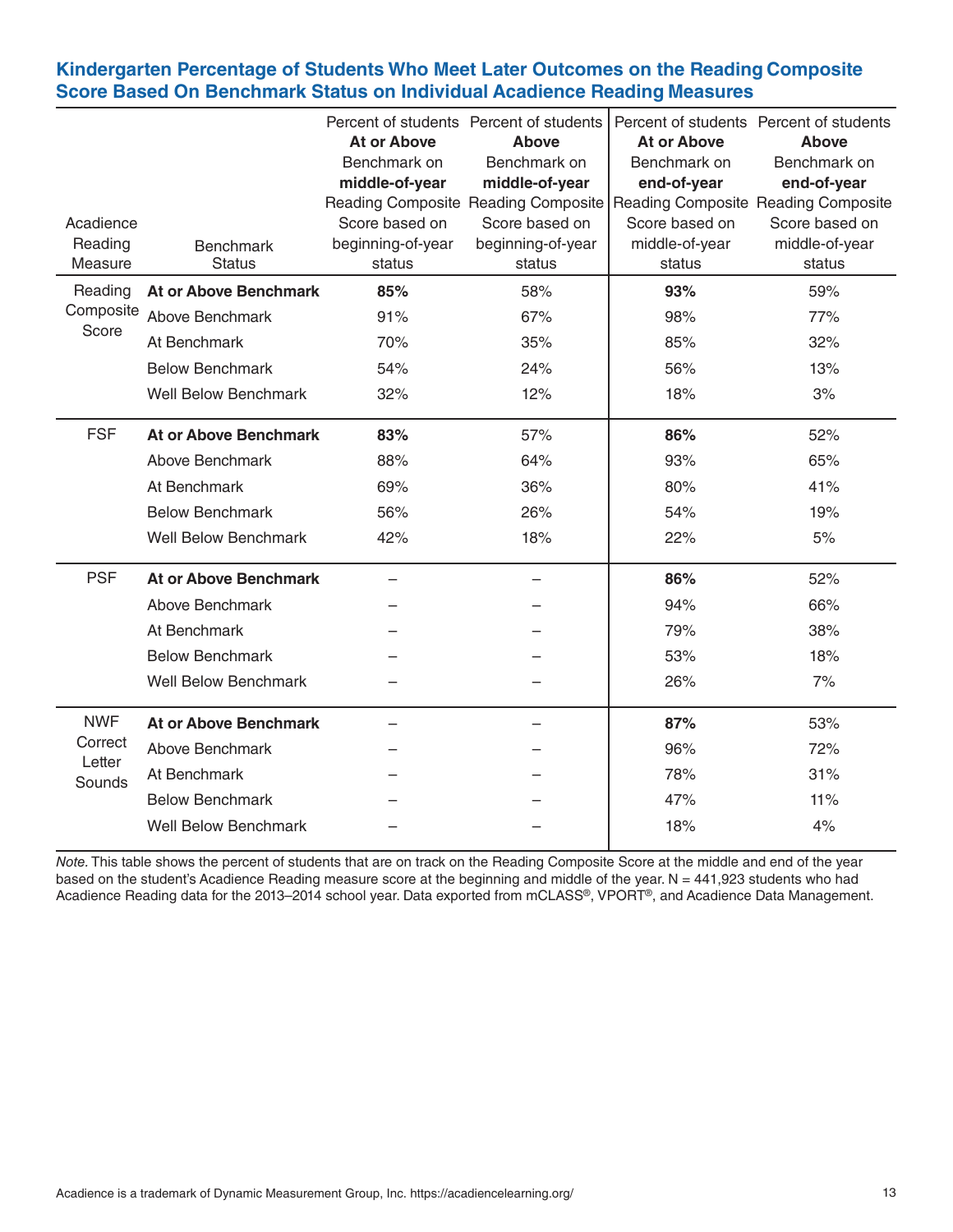## **First Grade Percentage of Students Who Meet Later Outcomes on the Reading Composite Score Based On Benchmark Status on Individual Acadience Reading Measures**

|                  |                              |                    | Percent of students Percent of students                                                     |                    | Percent of students Percent of students |
|------------------|------------------------------|--------------------|---------------------------------------------------------------------------------------------|--------------------|-----------------------------------------|
|                  |                              | <b>At or Above</b> | <b>Above</b>                                                                                | <b>At or Above</b> | Above                                   |
|                  |                              | Benchmark on       | Benchmark on                                                                                | Benchmark on       | Benchmark on                            |
|                  |                              | middle-of-year     | middle-of-year<br>Reading Composite Reading Composite   Reading Composite Reading Composite | end-of-year        | end-of-year                             |
| Acadience        |                              | Score based on     | Score based on                                                                              | Score based on     | Score based on                          |
| Reading          | <b>Benchmark</b>             | beginning-of-year  | beginning-of-year                                                                           | middle-of-year     | middle-of-year                          |
| Measure          | <b>Status</b>                | status             | status                                                                                      | status             | status                                  |
| Reading          | <b>At or Above Benchmark</b> | 87%                | 68%                                                                                         | 92%                | 66%                                     |
| Score            | Composite Above Benchmark    | 93%                | 79%                                                                                         | 99%                | 85%                                     |
|                  | At Benchmark                 | 74%                | 44%                                                                                         | 75%                | 20%                                     |
|                  | <b>Below Benchmark</b>       | 59%                | 29%                                                                                         | 36%                | 5%                                      |
|                  | <b>Well Below Benchmark</b>  | 28%                | 11%                                                                                         | 7%                 | $1\%$                                   |
| <b>PSF</b>       | <b>At or Above Benchmark</b> | 77%                | 56%                                                                                         |                    |                                         |
|                  | Above Benchmark              | 79%                | 59%                                                                                         |                    |                                         |
|                  | At Benchmark                 | 74%                | 52%                                                                                         |                    |                                         |
|                  | <b>Below Benchmark</b>       | 64%                | 43%                                                                                         |                    |                                         |
|                  | <b>Well Below Benchmark</b>  | 36%                | 21%                                                                                         |                    |                                         |
| <b>NWF</b>       | <b>At or Above Benchmark</b> | 85%                | 66%                                                                                         | 86%                | 63%                                     |
| Correct          | Above Benchmark              | 91%                | 77%                                                                                         | 95%                | 81%                                     |
| Letter<br>Sounds | At Benchmark                 | 68%                | 37%                                                                                         | 67%                | 28%                                     |
|                  | <b>Below Benchmark</b>       | 49%                | 22%                                                                                         | 43%                | 12%                                     |
|                  | <b>Well Below Benchmark</b>  | 22%                | 8%                                                                                          | 18%                | 4%                                      |
| <b>NWF</b>       | <b>At or Above Benchmark</b> | 83%                | 64%                                                                                         | 83%                | 59%                                     |
| Whole            | Above Benchmark              | 92%                | 78%                                                                                         | 96%                | 80%                                     |
| Words<br>Read    | At Benchmark                 | 66%                | 36%                                                                                         | 63%                | 25%                                     |
|                  | <b>Below Benchmark</b>       | 37%                | 16%                                                                                         | 36%                | 10%                                     |
|                  | <b>Well Below Benchmark</b>  |                    |                                                                                             | 17%                | 5%                                      |
| ORF              | <b>At or Above Benchmark</b> |                    |                                                                                             | 91%                | 66%                                     |
| Words            | Above Benchmark              |                    |                                                                                             | 98%                | 83%                                     |
| Correct          | At Benchmark                 |                    |                                                                                             | 74%                | 24%                                     |
|                  | <b>Below Benchmark</b>       |                    |                                                                                             | 35%                | 6%                                      |
|                  | <b>Well Below Benchmark</b>  |                    |                                                                                             | 7%                 | $1\%$                                   |
| <b>ORF</b>       | <b>At or Above Benchmark</b> |                    |                                                                                             | 91%                | 67%                                     |
| Accuracy         | Above Benchmark              |                    |                                                                                             | 97%                | 80%                                     |
|                  | At Benchmark                 |                    |                                                                                             | 74%                | 27%                                     |
|                  | <b>Below Benchmark</b>       |                    |                                                                                             | 43%                | 10%                                     |
|                  | <b>Well Below Benchmark</b>  |                    |                                                                                             | 9%                 | 2%                                      |

*Note*. This table shows the percent of students that are on track on the Reading Composite Score at the middle and end of the year based on the student's Acadience Reading measure score at the beginning and middle of the year. N = 452,530 students who had Acadience Reading data for the 2013–2014 school year. Data exported from mCLASS®, VPORT®, and Acadience Data Management.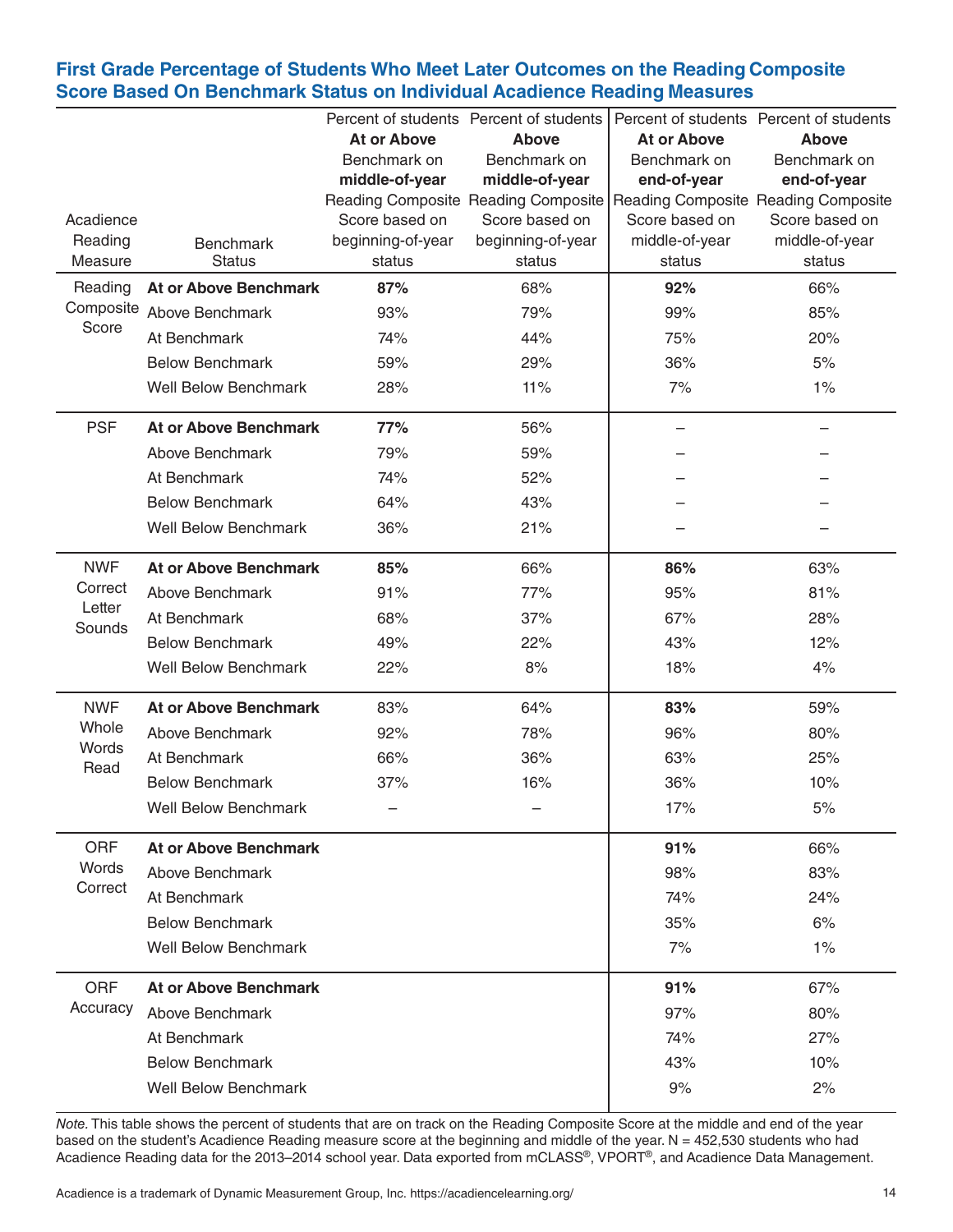## **Second Grade Percentage of Students Who Meet Later Outcomes on the Reading Composite Score Based On Benchmark Status on Individual Acadience Reading Measures**

|                  |                                        |                    | Percent of students Percent of students               |                                                       | Percent of students Percent of students |
|------------------|----------------------------------------|--------------------|-------------------------------------------------------|-------------------------------------------------------|-----------------------------------------|
|                  |                                        | <b>At or Above</b> | <b>Above</b>                                          | <b>At or Above</b>                                    | <b>Above</b>                            |
|                  |                                        | Benchmark on       | Benchmark on                                          | Benchmark on                                          | Benchmark on                            |
|                  |                                        | middle-of-year     | middle-of-year                                        | end-of-year                                           | end-of-year                             |
| Acadience        |                                        | Score based on     | Reading Composite Reading Composite<br>Score based on | Reading Composite Reading Composite<br>Score based on | Score based on                          |
| Reading          |                                        | beginning-of-year  | beginning-of-year                                     | middle-of-year                                        | middle-of-year                          |
| Measure          | <b>Benchmark</b><br><b>Status</b>      | status             | status                                                | status                                                | status                                  |
| Reading          | <b>At or Above Benchmark</b>           | 93%                | 64%                                                   | 91%                                                   | 64%                                     |
|                  | Composite Above Benchmark              | 99%                | 83%                                                   | 98%                                                   | 84%                                     |
| Score            | At Benchmark                           | 85%                | 36%                                                   | 77%                                                   | 28%                                     |
|                  | <b>Below Benchmark</b>                 | 46%                | 8%                                                    | 35%                                                   | 7%                                      |
|                  | <b>Well Below Benchmark</b>            | 11%                | $1\%$                                                 | 8%                                                    | 1%                                      |
| <b>NWF</b>       | <b>At or Above Benchmark</b>           | 92%                | 66%                                                   |                                                       |                                         |
| Correct          | Above Benchmark                        | 96%                | 76%                                                   |                                                       |                                         |
| Letter<br>Sounds | At Benchmark                           | 82%                | 46%                                                   |                                                       |                                         |
|                  | <b>Below Benchmark</b>                 | 61%                | 26%                                                   |                                                       |                                         |
|                  | <b>Well Below Benchmark</b>            | 37%                | 13%                                                   |                                                       |                                         |
| <b>NWF</b>       | <b>At or Above Benchmark</b>           | 90%                | 64%                                                   |                                                       |                                         |
| Whole            | Above Benchmark                        | 96%                | 76%                                                   |                                                       |                                         |
| Words<br>Read    | At Benchmark                           | 80%                | 43%                                                   |                                                       |                                         |
|                  | <b>Below Benchmark</b>                 | 57%                | 23%                                                   |                                                       |                                         |
|                  | <b>Well Below Benchmark</b>            | 36%                | 13%                                                   |                                                       |                                         |
|                  | <b>ORF Words At or Above Benchmark</b> | 96%                | 71%                                                   | 94%                                                   | 69%                                     |
| Correct          | Above Benchmark                        | 99%                | 84%                                                   | 98%                                                   | 84%                                     |
|                  | At Benchmark                           | 90%                | 42%                                                   | 85%                                                   | 40%                                     |
|                  | <b>Below Benchmark</b>                 | 64%                | 15%                                                   | 54%                                                   | 15%                                     |
|                  | Well Below Benchmark                   | 16%                | 2%                                                    | 12%                                                   | 2%                                      |
| ORF              | <b>At or Above Benchmark</b>           | 92%                | 63%                                                   | 91%                                                   | 65%                                     |
| Accuracy         | Above Benchmark                        | 98%                | 79%                                                   | 96%                                                   | 77%                                     |
|                  | At Benchmark                           | 82%                | 37%                                                   | 81%                                                   | 44%                                     |
|                  | <b>Below Benchmark</b>                 | 45%                | 11%                                                   | 44%                                                   | 14%                                     |
|                  | <b>Well Below Benchmark</b>            | 11%                | 2%                                                    | 11%                                                   | 4%                                      |
| Retell           | <b>At or Above Benchmark</b>           | 89%                | 63%                                                   | 84%                                                   | 60%                                     |
|                  | Above Benchmark                        | 94%                | 74%                                                   | 91%                                                   | 72%                                     |
|                  | At Benchmark                           | 80%                | 41%                                                   | 71%                                                   | 37%                                     |
|                  | <b>Below Benchmark</b>                 | 62%                | 22%                                                   | 48%                                                   | 18%                                     |
|                  | <b>Well Below Benchmark</b>            | 33%                | 9%                                                    | 24%                                                   | 8%                                      |

*Note*. This table shows the percent of students that are on track on the Reading Composite Score at the middle and end of the year based on the student's Acadience Reading measure score at the beginning and middle of the year. N = 394,821 students who had Acadience Reading data for the 2013–2014 school year. Data exported from mCLASS®, VPORT®, and Acadience Data Management.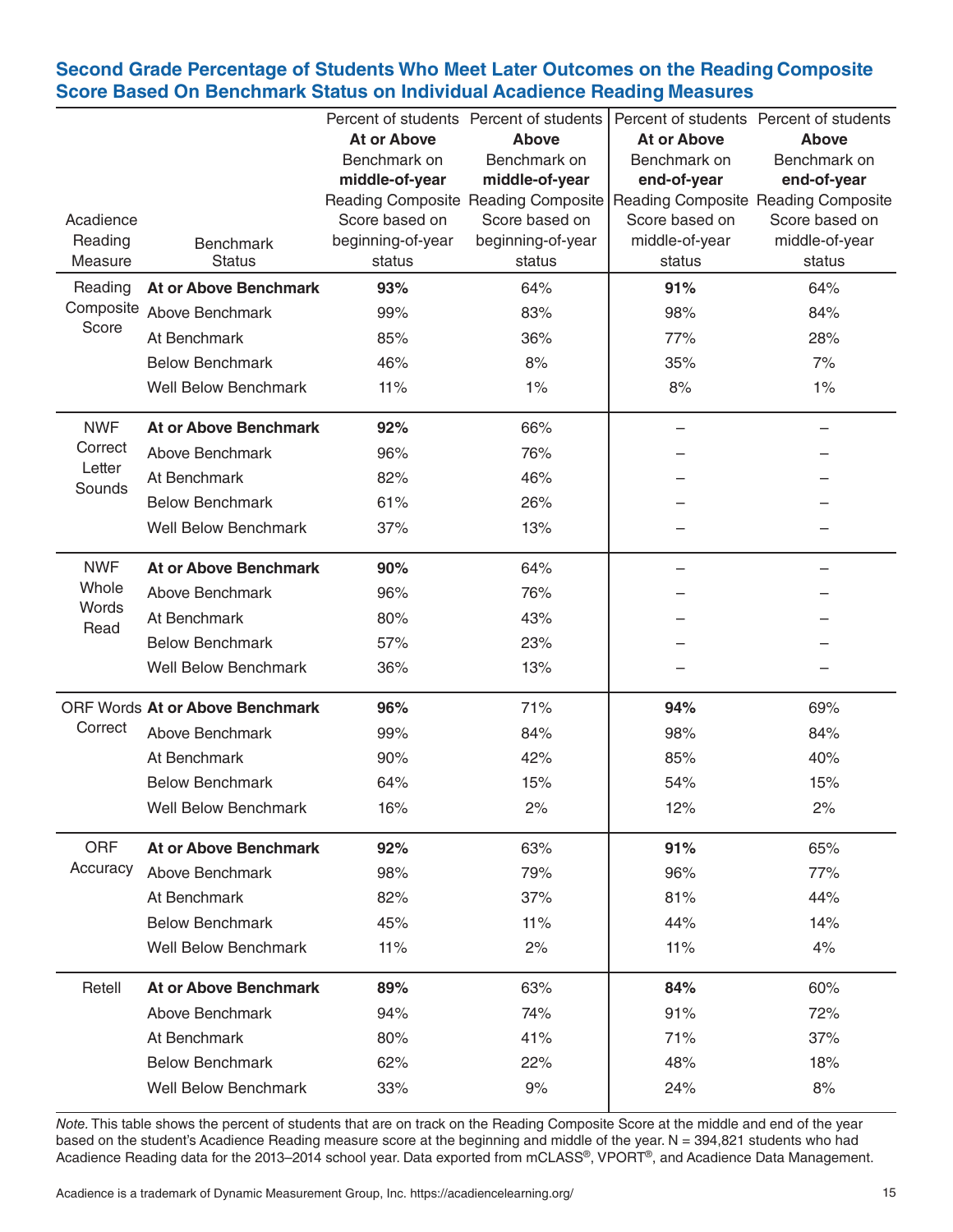## **Third Grade Percentage of Students Who Meet Later Outcomes on the Reading Composite Score Based On Benchmark Status on Individual Acadience Reading Measures**

|                    |                                   | <b>At or Above</b>          | Percent of students Percent of students<br><b>Ahove</b>                 | <b>At or Above</b>       | Percent of students Percent of students<br><b>Above</b> |
|--------------------|-----------------------------------|-----------------------------|-------------------------------------------------------------------------|--------------------------|---------------------------------------------------------|
|                    |                                   | Benchmark on                | Benchmark on                                                            | Benchmark on             | Benchmark on                                            |
|                    |                                   | middle-of-year              | middle-of-year                                                          | end-of-year              | end-of-year                                             |
|                    |                                   |                             | Reading Composite Reading Composite Reading Composite Reading Composite |                          |                                                         |
| Acadience          |                                   | Score based on              | Score based on                                                          | Score based on           | Score based on                                          |
| Reading<br>Measure | <b>Benchmark</b><br><b>Status</b> | beginning-of-year<br>status | beginning-of-year<br>status                                             | middle-of-year<br>status | middle-of-year<br>status                                |
| Reading            | <b>At or Above Benchmark</b>      | 90%                         | 62%                                                                     | 93%                      | 64%                                                     |
| Composite          | Above Benchmark                   | 98%                         | 82%                                                                     | 99%                      | 84%                                                     |
| Score              | At Benchmark                      | 76%                         | 29%                                                                     | 83%                      | 29%                                                     |
|                    | <b>Below Benchmark</b>            | 43%                         | 9%                                                                      | 46%                      | 7%                                                      |
|                    | <b>Well Below Benchmark</b>       | 12%                         | 2%                                                                      | 9%                       | $1\%$                                                   |
|                    |                                   |                             |                                                                         |                          |                                                         |
| <b>ORF</b>         | <b>At or Above Benchmark</b>      | 91%                         | 64%                                                                     | 92%                      | 65%                                                     |
| Words<br>Correct   | Above Benchmark                   | 97%                         | 82%                                                                     | 98%                      | 83%                                                     |
|                    | At Benchmark                      | 79%                         | 35%                                                                     | 83%                      | 36%                                                     |
|                    | <b>Below Benchmark</b>            | 49%                         | 12%                                                                     | 50%                      | 11%                                                     |
|                    | <b>Well Below Benchmark</b>       | 14%                         | 2%                                                                      | 12%                      | 2%                                                      |
| <b>ORF</b>         | <b>At or Above Benchmark</b>      | 87%                         | 60%                                                                     | 85%                      | 57%                                                     |
| Accuracy           | Above Benchmark                   | 94%                         | 75%                                                                     | 92%                      | 69%                                                     |
|                    | At Benchmark                      | 78%                         | 42%                                                                     | 76%                      | 39%                                                     |
|                    | <b>Below Benchmark</b>            | 46%                         | 16%                                                                     | 38%                      | 11%                                                     |
|                    | <b>Well Below Benchmark</b>       | 10%                         | 3%                                                                      | 8%                       | 2%                                                      |
| Retell             | <b>At or Above Benchmark</b>      | 79%                         | 53%                                                                     | 82%                      | 55%                                                     |
|                    | Above Benchmark                   | 89%                         | 68%                                                                     | 91%                      | 69%                                                     |
|                    | At Benchmark                      | 65%                         | 32%                                                                     | 69%                      | 34%                                                     |
|                    | <b>Below Benchmark</b>            | 39%                         | 14%                                                                     | 46%                      | 16%                                                     |
|                    | <b>Well Below Benchmark</b>       | 22%                         | 8%                                                                      | 25%                      | 7%                                                      |
| Maze               | <b>At or Above Benchmark</b>      | 89%                         | 65%                                                                     | 90%                      | 65%                                                     |
| Adjusted           | Above Benchmark                   | 94%                         | 76%                                                                     | 96%                      | 78%                                                     |
| Score              | At Benchmark                      | 78%                         | 43%                                                                     | 80%                      | 44%                                                     |
|                    | <b>Below Benchmark</b>            | 58%                         | 23%                                                                     | 58%                      | 22%                                                     |
|                    | <b>Well Below Benchmark</b>       | 29%                         | 9%                                                                      | 26%                      | 7%                                                      |
|                    |                                   |                             |                                                                         |                          |                                                         |

*Note.* This table shows the percent of students that are on track on the Reading Composite Score at the middle and end of the year based on the student's Acadience Reading measure score at the beginning and middle of the year. N = 303,928 students who had Acadience Reading data for the 2013–2014 school year. Data exported from mCLASS®, VPORT®, and Acadience Data Management.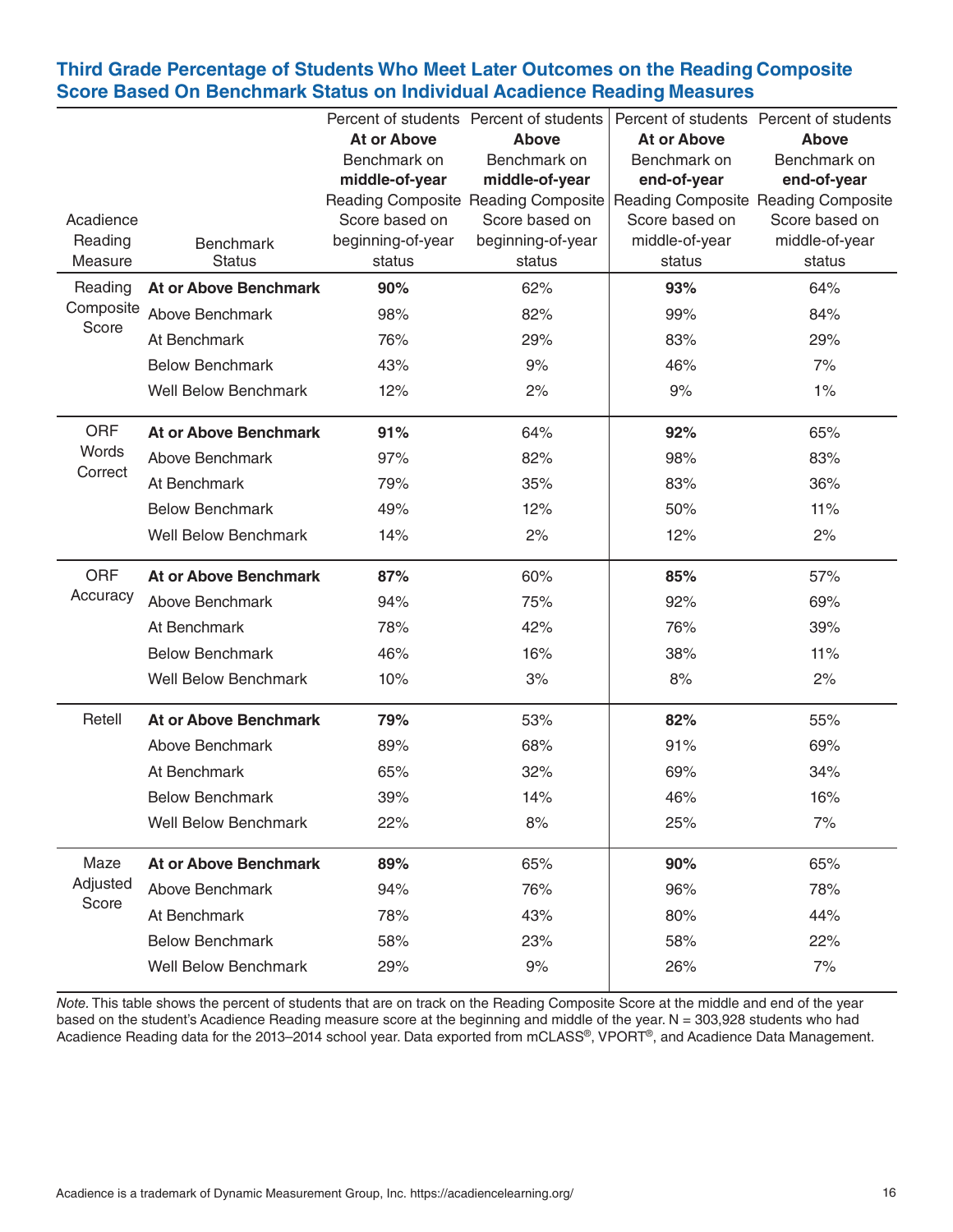## **Fourth Grade Percentage of Students Who Meet Later Outcomes on the Reading Composite Score Based On Benchmark Status on Individual Acadience Reading Measures**

|                      |                              |                                    | Percent of students Percent of students |                                     | Percent of students Percent of students |
|----------------------|------------------------------|------------------------------------|-----------------------------------------|-------------------------------------|-----------------------------------------|
|                      |                              | <b>At or Above</b><br>Benchmark on | <b>Above</b><br>Benchmark on            | <b>At or Above</b><br>Benchmark on  | <b>Above</b><br>Benchmark on            |
|                      |                              | middle-of-year                     | middle-of-year                          | end-of-year                         | end-of-year                             |
|                      |                              |                                    | Reading Composite Reading Composite     | Reading Composite Reading Composite |                                         |
| Acadience            |                              | Score based on                     | Score based on                          | Score based on                      | Score based on                          |
| Reading              | <b>Benchmark</b>             | beginning-of-year                  | beginning-of-year                       | middle-of-year                      | middle-of-year                          |
| Measure              | <b>Status</b>                | status                             | status                                  | status                              | status                                  |
| Reading<br>Composite | <b>At or Above Benchmark</b> | 91%                                | 68%                                     | 91%                                 | 65%                                     |
| Score                | Above Benchmark              | 97%                                | 84%                                     | 98%                                 | 83%                                     |
|                      | At Benchmark                 | 76%                                | 32%                                     | 77%                                 | 29%                                     |
|                      | <b>Below Benchmark</b>       | 45%                                | 11%                                     | 45%                                 | 8%                                      |
|                      | <b>Well Below Benchmark</b>  | 9%                                 | 2%                                      | 9%                                  | $1\%$                                   |
| <b>ORF</b>           | <b>At or Above Benchmark</b> | 92%                                | 72%                                     | 90%                                 | 66%                                     |
| Words<br>Correct     | Above Benchmark              | 97%                                | 82%                                     | 97%                                 | 82%                                     |
|                      | At Benchmark                 | 79%                                | 41%                                     | 76%                                 | 33%                                     |
|                      | <b>Below Benchmark</b>       | 54%                                | 19%                                     | 42%                                 | 11%                                     |
|                      | <b>Well Below Benchmark</b>  | 12%                                | 2%                                      | 7%                                  | $1\%$                                   |
| <b>ORF</b>           | <b>At or Above Benchmark</b> | 82%                                | 60%                                     | 80%                                 | 55%                                     |
| Accuracy             | Above Benchmark              | 89%                                | 69%                                     | 88%                                 | 66%                                     |
|                      | At Benchmark                 | 68%                                | 39%                                     | 67%                                 | 35%                                     |
|                      | <b>Below Benchmark</b>       | 46%                                | 20%                                     | 36%                                 | 12%                                     |
|                      | <b>Well Below Benchmark</b>  | 12%                                | 4%                                      | 7%                                  | 2%                                      |
| Retell               | <b>At or Above Benchmark</b> | 79%                                | 58%                                     | 81%                                 | 57%                                     |
|                      | Above Benchmark              | 86%                                | 68%                                     | 88%                                 | 66%                                     |
|                      | At Benchmark                 | 63%                                | 37%                                     | 66%                                 | 36%                                     |
|                      | <b>Below Benchmark</b>       | 40%                                | 18%                                     | 45%                                 | 20%                                     |
|                      | <b>Well Below Benchmark</b>  | 17%                                | 6%                                      | 19%                                 | 7%                                      |
| Maze                 | <b>At or Above Benchmark</b> | 89%                                | 68%                                     | 88%                                 | 67%                                     |
| Adjusted             | Above Benchmark              | 94%                                | 78%                                     | 95%                                 | 79%                                     |
| Score                | At Benchmark                 | 73%                                | 39%                                     | 75%                                 | 41%                                     |
|                      | <b>Below Benchmark</b>       | 47%                                | 19%                                     | 50%                                 | 20%                                     |
|                      | <b>Well Below Benchmark</b>  | 14%                                | 4%                                      | 18%                                 | $5%$                                    |
|                      |                              |                                    |                                         |                                     |                                         |

*Note*. This table shows the percent of students that are on track on the Reading Composite Score at the middle and end of the year based on the student's Acadience Reading measure score at the beginning and middle of the year. N = 114,567 students who had Acadience Reading data for the 2013–2014 school year. Data exported from mCLASS®, VPORT®, and Acadience Data Management.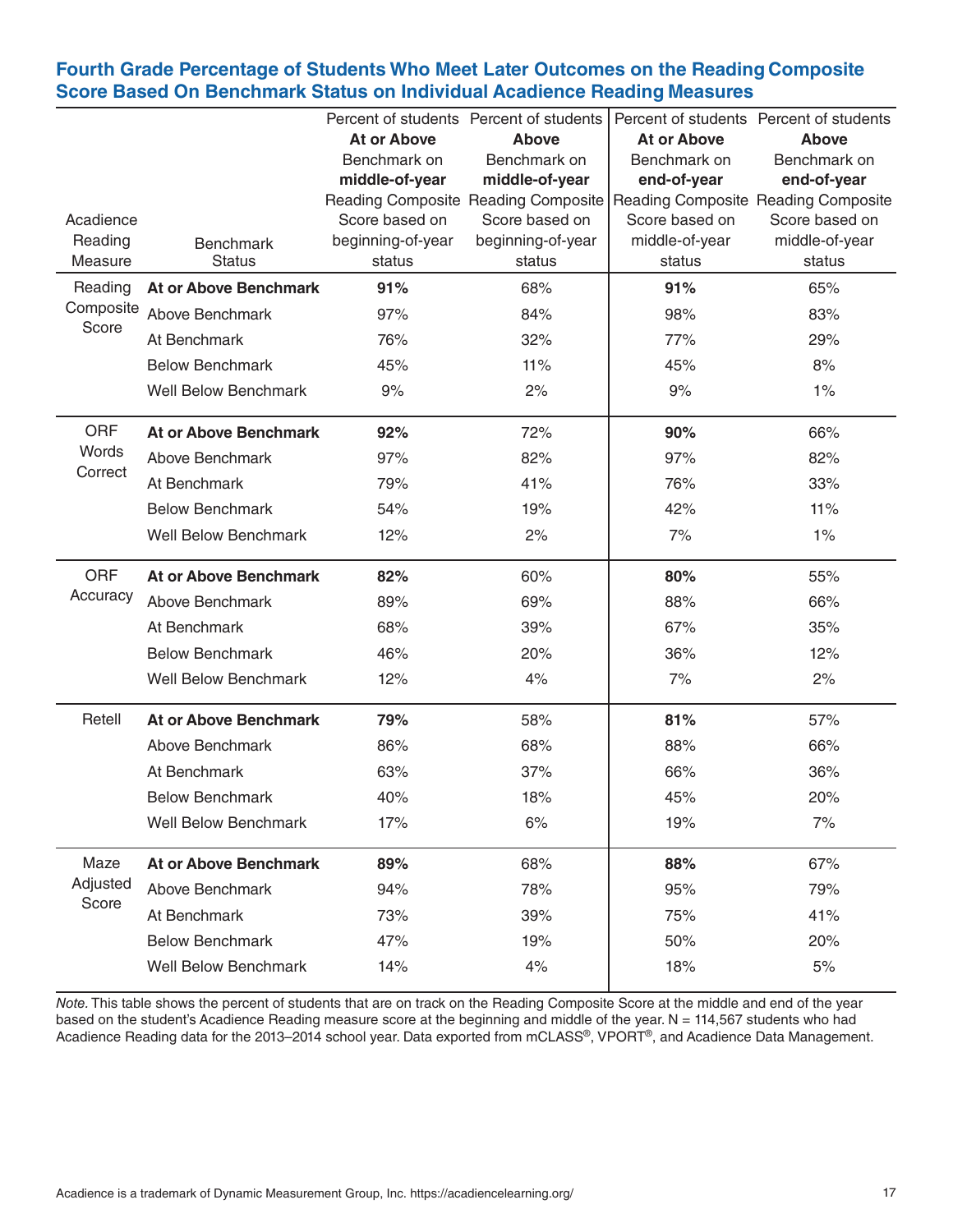## **Fifth Grade Percentage of Students Who Meet Later Outcomes on the Reading Composite Score Based On Benchmark Status on Individual Acadience Reading Measures**

|                      |                              |                             | Percent of students Percent of students |                             | Percent of students Percent of students |
|----------------------|------------------------------|-----------------------------|-----------------------------------------|-----------------------------|-----------------------------------------|
|                      |                              | At or Above<br>Benchmark on | Above<br>Benchmark on                   | At or Above<br>Benchmark on | Ahove<br>Benchmark on                   |
|                      |                              | middle-of-year              | middle-of-year                          | end-of-year                 | end-of-year                             |
|                      |                              |                             | Reading Composite Reading Composite     |                             | Reading Composite Reading Composite     |
| Acadience            |                              | Score based on              | Score based on                          | Score based on              | Score based on                          |
| Reading              | <b>Benchmark</b>             | beginning-of-year           | beginning-of-year                       | middle-of-year              | middle-of-year                          |
| Measure              | <b>Status</b>                | status                      | status                                  | status                      | status                                  |
| Reading<br>Composite | <b>At or Above Benchmark</b> | 92%                         | 76%                                     | 90%                         | 68%                                     |
| Score                | Above Benchmark              | 96%                         | 84%                                     | 96%                         | 82%                                     |
|                      | At Benchmark                 | 75%                         | 41%                                     | 73%                         | 32%                                     |
|                      | <b>Below Benchmark</b>       | 37%                         | 13%                                     | 35%                         | 9%                                      |
|                      | <b>Well Below Benchmark</b>  | 3%                          | $1\%$                                   | 3%                          | $1\%$                                   |
| <b>ORF</b>           | <b>At or Above Benchmark</b> | 91%                         | 76%                                     | 91%                         | 72%                                     |
| Words                | <b>Above Benchmark</b>       | 95%                         | 83%                                     | 95%                         | 81%                                     |
| Correct              | At Benchmark                 | 75%                         | 46%                                     | 76%                         | 42%                                     |
|                      | <b>Below Benchmark</b>       | 56%                         | 26%                                     | 47%                         | 18%                                     |
|                      | <b>Well Below Benchmark</b>  | 16%                         | 5%                                      | 8%                          | 2%                                      |
| <b>ORF</b>           | <b>At or Above Benchmark</b> | 80%                         | 63%                                     | 76%                         | 55%                                     |
| Accuracy             | Above Benchmark              | 89%                         | 76%                                     | 88%                         | 74%                                     |
|                      | At Benchmark                 | 76%                         | 57%                                     | 71%                         | 48%                                     |
|                      | <b>Below Benchmark</b>       | 42%                         | 22%                                     | 38%                         | 18%                                     |
|                      | <b>Well Below Benchmark</b>  | 11%                         | 4%                                      | 10%                         | 4%                                      |
| Retell               | <b>At or Above Benchmark</b> | 76%                         | 59%                                     | 75%                         | 55%                                     |
|                      | Above Benchmark              | 82%                         | 67%                                     | 83%                         | 66%                                     |
|                      | At Benchmark                 | 60%                         | 39%                                     | 59%                         | 34%                                     |
|                      | <b>Below Benchmark</b>       | 42%                         | 23%                                     | 39%                         | 19%                                     |
|                      | <b>Well Below Benchmark</b>  | 18%                         | 9%                                      | 17%                         | 7%                                      |
| Maze                 | <b>At or Above Benchmark</b> | 86%                         | 69%                                     | 91%                         | 74%                                     |
| Adjusted             | Above Benchmark              | 91%                         | 78%                                     | 92%                         | 77%                                     |
| Score                | At Benchmark                 | 67%                         | 41%                                     | 77%                         | 48%                                     |
|                      | <b>Below Benchmark</b>       | 45%                         | 22%                                     | 52%                         | 25%                                     |
|                      | <b>Well Below Benchmark</b>  | 15%                         | 6%                                      | 14%                         | 4%                                      |
|                      |                              |                             |                                         |                             |                                         |

*Note*. This table shows the percent of students that are on track on the Reading Composite Score at the middle and end of the year based on the student's Acadience Reading measure score at the beginning and middle of the year. N = 98,565 students who had Acadience Reading data for the 2013–2014 school year. Data exported from mCLASS®, VPORT®, and Acadience Data Management.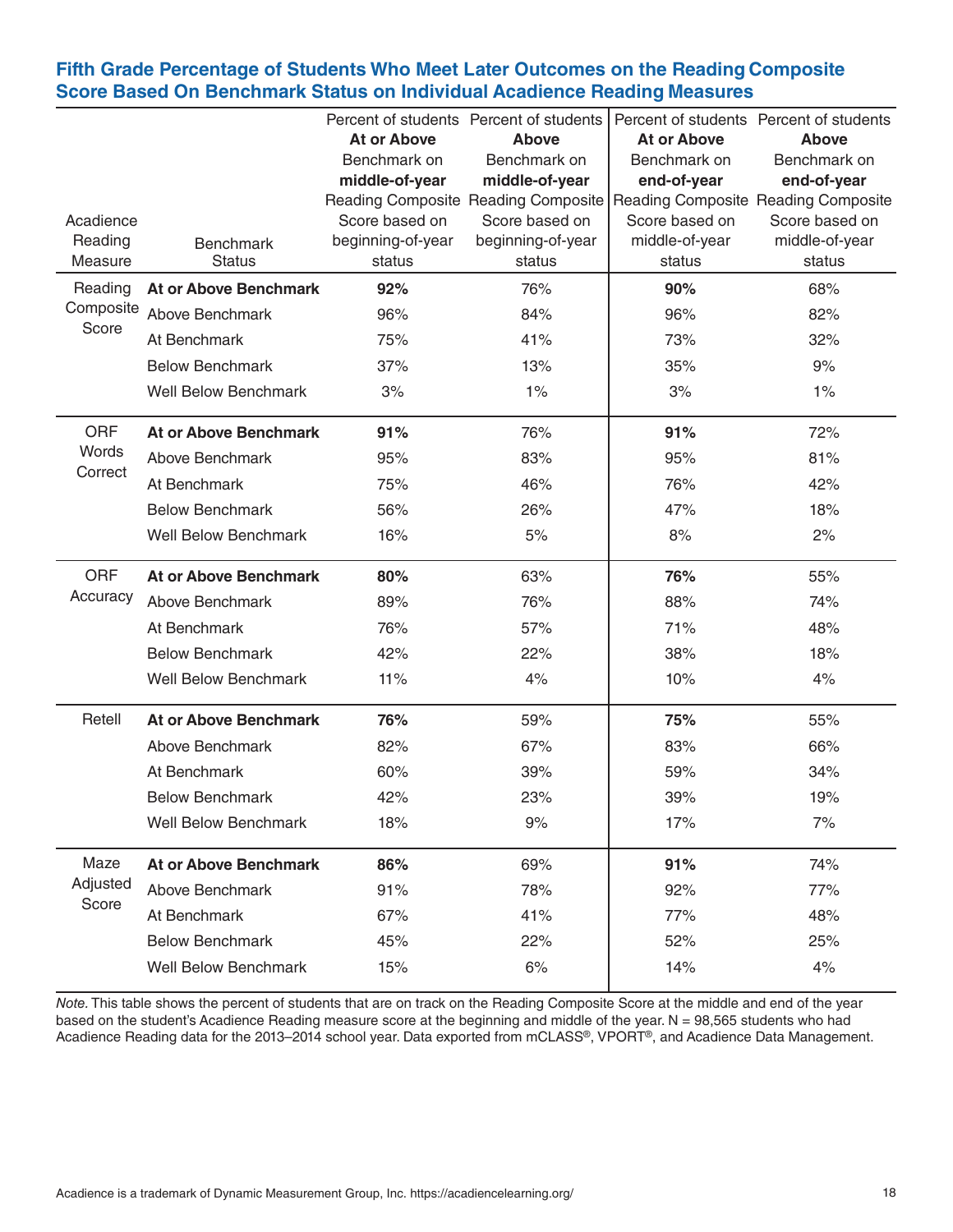## **Sixth Grade Percentage of Students Who Meet Later Outcomes on the Reading Composite Score Based On Benchmark Status on Individual Acadience Reading Measures**

|                      |                                   | <b>At or Above</b> | Percent of students Percent of students<br><b>Ahove</b> | <b>At or Above</b> | Percent of students Percent of students<br><b>Above</b> |
|----------------------|-----------------------------------|--------------------|---------------------------------------------------------|--------------------|---------------------------------------------------------|
|                      |                                   | Benchmark on       | Benchmark on                                            | Benchmark on       | Benchmark on                                            |
|                      |                                   | middle-of-year     | middle-of-year                                          | end-of-year        | end-of-year                                             |
|                      |                                   |                    | Reading Composite Reading Composite                     |                    | Reading Composite Reading Composite                     |
| Acadience            |                                   | Score based on     | Score based on                                          | Score based on     | Score based on                                          |
| Reading<br>Measure   | <b>Benchmark</b><br><b>Status</b> | beginning-of-year  | beginning-of-year                                       | middle-of-year     | middle-of-year                                          |
|                      |                                   | status             | status                                                  | status             | status                                                  |
| Reading<br>Composite | <b>At or Above Benchmark</b>      | 93%                | 54%                                                     | 94%                | 55%                                                     |
| Score                | Above Benchmark                   | 99%                | 82%                                                     | 100%               | 83%                                                     |
|                      | At Benchmark                      | 85%                | 20%                                                     | 87%                | 21%                                                     |
|                      | <b>Below Benchmark</b>            | 32%                | 2%                                                      | 35%                | $1\%$                                                   |
|                      | <b>Well Below Benchmark</b>       | 3%                 | $0\%$                                                   | 3%                 | $0\%$                                                   |
| <b>ORF</b>           | <b>At or Above Benchmark</b>      | 92%                | 55%                                                     | 93%                | 56%                                                     |
| Words                | Above Benchmark                   | 99%                | 80%                                                     | 99%                | 80%                                                     |
| Correct              | At Benchmark                      | 85%                | 26%                                                     | 85%                | 27%                                                     |
|                      | <b>Below Benchmark</b>            | 44%                | 3%                                                      | 50%                | 5%                                                      |
|                      | <b>Well Below Benchmark</b>       | 8%                 | $0\%$                                                   | 11%                | $1\%$                                                   |
| <b>ORF</b>           | <b>At or Above Benchmark</b>      | 86%                | 49%                                                     | 86%                | 50%                                                     |
| Accuracy             | Above Benchmark                   | 92%                | 61%                                                     | 94%                | 66%                                                     |
|                      | At Benchmark                      | 83%                | 45%                                                     | 83%                | 43%                                                     |
|                      | <b>Below Benchmark</b>            | 46%                | 12%                                                     | 46%                | 10%                                                     |
|                      | <b>Well Below Benchmark</b>       | 9%                 | 2%                                                      | 10%                | $1\%$                                                   |
| Retell               | <b>At or Above Benchmark</b>      | 85%                | 50%                                                     | 86%                | 51%                                                     |
|                      | Above Benchmark                   | 93%                | 65%                                                     | 95%                | 68%                                                     |
|                      | At Benchmark                      | 75%                | 33%                                                     | 76%                | 31%                                                     |
|                      | <b>Below Benchmark</b>            | 52%                | 15%                                                     | 49%                | 10%                                                     |
|                      | <b>Well Below Benchmark</b>       | 26%                | 5%                                                      | 21%                | 3%                                                      |
| Maze                 | <b>At or Above Benchmark</b>      | 89%                | 51%                                                     | 90%                | 53%                                                     |
| Adjusted             | Above Benchmark                   | 98%                | 77%                                                     | 99%                | 78%                                                     |
| Score                | At Benchmark                      | 78%                | 24%                                                     | 81%                | 27%                                                     |
|                      | <b>Below Benchmark</b>            | 36%                | 4%                                                      | 43%                | 6%                                                      |
|                      | <b>Well Below Benchmark</b>       | 13%                | 2%                                                      | 12%                | 1%                                                      |
|                      |                                   |                    |                                                         |                    |                                                         |

*Note*. This table shows the percent of students that are on track on the Reading Composite Score at the middle and end of the year based on the student's Acadience Reading measure score at the beginning and middle of the year. N = 32,337 students who had Acadience Reading data for the 2013–2014 school year. Data exported from mCLASS®, VPORT®, and Acadience Data Management.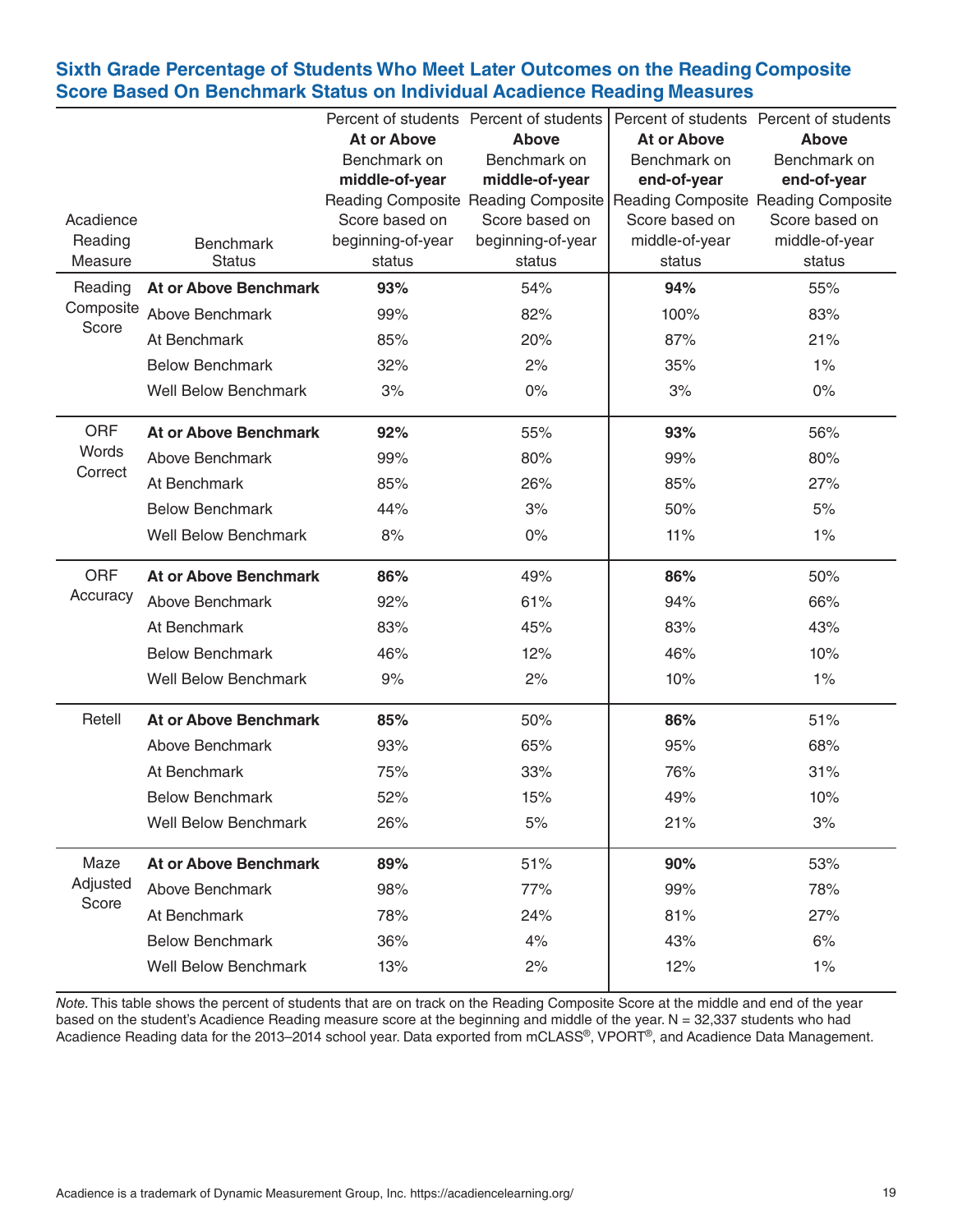| <b>Benchmark Status</b><br>1<br>$\overline{c}$<br>$\ensuremath{\mathsf{3}}$<br>$\overline{4}$<br>5<br>Measure<br>Κ<br>6<br>Reading<br>At or Above Benchmark<br>74%<br>90%<br>89%<br>90%<br>84%<br>87%<br>93%<br>Composite<br><b>Below Benchmark</b><br>48%<br>45%<br>50%<br>45%<br>48%<br>58%<br>45%<br>Score<br><b>Well Below Benchmark</b><br>10%<br>14%<br>36%<br>7%<br>3%<br>7%<br>13%<br><b>FSF</b><br>70%<br>At or Above Benchmark<br><b>Below Benchmark</b><br>56%<br><b>Well Below Benchmark</b><br>50%<br><b>PSF</b><br>At or Above Benchmark<br>74%<br>83%<br><b>Below Benchmark</b><br>63%<br>59%<br><b>Well Below Benchmark</b><br>20%<br>32%<br><b>NWF</b><br>At or Above Benchmark<br>90%<br>Correct<br><b>Below Benchmark</b><br>42%<br>Letter<br><b>Well Below Benchmark</b><br>10%<br>Sounds<br><b>NWF</b><br>89%<br>At or Above Benchmark<br>Whole<br><b>Below Benchmark</b><br>36%<br>Words<br><b>Well Below Benchmark</b><br>13%<br>Read<br><b>ORF</b><br>At or Above Benchmark<br>87%<br>89%<br>89%<br>85%<br>83%<br>90%<br>Words<br>62%<br><b>Below Benchmark</b><br>43%<br>50%<br>59%<br>57%<br>64%<br>Correct<br><b>Well Below Benchmark</b><br>14%<br>18%<br>3%<br>11%<br>25%<br>ORF<br>At or Above Benchmark<br>88%<br>87%<br>82%<br>75%<br>90%<br>Accuracy<br>38%<br>55%<br><b>Below Benchmark</b><br>39%<br>54%<br>69%<br><b>Well Below Benchmark</b><br>26%<br>19%<br>6%<br>16%<br>30%<br>Retell<br>At or Above Benchmark<br>86%<br>86%<br>83%<br>86%<br>90%<br><b>Below Benchmark</b><br>56%<br>48%<br>53%<br>39%<br>60%<br><b>Well Below Benchmark</b><br>19%<br>20%<br>12%<br>20%<br>25%<br>81%<br>Retell<br>At or Above Benchmark<br>87%<br>87%<br>83%<br>92%<br>Quality of<br>41%<br><b>Below Benchmark</b><br>60%<br>52%<br>38%<br>68%<br>Response<br><b>Well Below Benchmark</b><br>15%<br>19%<br>11%<br>25%<br>Maze<br>At or Above Benchmark<br>82%<br>90%<br>80%<br>90%<br>Adjusted<br>48%<br>61%<br><b>Below Benchmark</b><br>65%<br>57%<br>Score<br><b>Well Below Benchmark</b><br>14%<br>14%<br>20%<br>20% | Acadience |             |  | Likelihood of Being on Track on the GRADE by Grade Level |  |  |
|-----------------------------------------------------------------------------------------------------------------------------------------------------------------------------------------------------------------------------------------------------------------------------------------------------------------------------------------------------------------------------------------------------------------------------------------------------------------------------------------------------------------------------------------------------------------------------------------------------------------------------------------------------------------------------------------------------------------------------------------------------------------------------------------------------------------------------------------------------------------------------------------------------------------------------------------------------------------------------------------------------------------------------------------------------------------------------------------------------------------------------------------------------------------------------------------------------------------------------------------------------------------------------------------------------------------------------------------------------------------------------------------------------------------------------------------------------------------------------------------------------------------------------------------------------------------------------------------------------------------------------------------------------------------------------------------------------------------------------------------------------------------------------------------------------------------------------------------------------------------------------------------------------------------------------------------------------------------------------------------------------------------------------------------------------|-----------|-------------|--|----------------------------------------------------------|--|--|
|                                                                                                                                                                                                                                                                                                                                                                                                                                                                                                                                                                                                                                                                                                                                                                                                                                                                                                                                                                                                                                                                                                                                                                                                                                                                                                                                                                                                                                                                                                                                                                                                                                                                                                                                                                                                                                                                                                                                                                                                                                                     | Reading   | End-of-Year |  |                                                          |  |  |
|                                                                                                                                                                                                                                                                                                                                                                                                                                                                                                                                                                                                                                                                                                                                                                                                                                                                                                                                                                                                                                                                                                                                                                                                                                                                                                                                                                                                                                                                                                                                                                                                                                                                                                                                                                                                                                                                                                                                                                                                                                                     |           |             |  |                                                          |  |  |
|                                                                                                                                                                                                                                                                                                                                                                                                                                                                                                                                                                                                                                                                                                                                                                                                                                                                                                                                                                                                                                                                                                                                                                                                                                                                                                                                                                                                                                                                                                                                                                                                                                                                                                                                                                                                                                                                                                                                                                                                                                                     |           |             |  |                                                          |  |  |
|                                                                                                                                                                                                                                                                                                                                                                                                                                                                                                                                                                                                                                                                                                                                                                                                                                                                                                                                                                                                                                                                                                                                                                                                                                                                                                                                                                                                                                                                                                                                                                                                                                                                                                                                                                                                                                                                                                                                                                                                                                                     |           |             |  |                                                          |  |  |
|                                                                                                                                                                                                                                                                                                                                                                                                                                                                                                                                                                                                                                                                                                                                                                                                                                                                                                                                                                                                                                                                                                                                                                                                                                                                                                                                                                                                                                                                                                                                                                                                                                                                                                                                                                                                                                                                                                                                                                                                                                                     |           |             |  |                                                          |  |  |
|                                                                                                                                                                                                                                                                                                                                                                                                                                                                                                                                                                                                                                                                                                                                                                                                                                                                                                                                                                                                                                                                                                                                                                                                                                                                                                                                                                                                                                                                                                                                                                                                                                                                                                                                                                                                                                                                                                                                                                                                                                                     |           |             |  |                                                          |  |  |
|                                                                                                                                                                                                                                                                                                                                                                                                                                                                                                                                                                                                                                                                                                                                                                                                                                                                                                                                                                                                                                                                                                                                                                                                                                                                                                                                                                                                                                                                                                                                                                                                                                                                                                                                                                                                                                                                                                                                                                                                                                                     |           |             |  |                                                          |  |  |
|                                                                                                                                                                                                                                                                                                                                                                                                                                                                                                                                                                                                                                                                                                                                                                                                                                                                                                                                                                                                                                                                                                                                                                                                                                                                                                                                                                                                                                                                                                                                                                                                                                                                                                                                                                                                                                                                                                                                                                                                                                                     |           |             |  |                                                          |  |  |
|                                                                                                                                                                                                                                                                                                                                                                                                                                                                                                                                                                                                                                                                                                                                                                                                                                                                                                                                                                                                                                                                                                                                                                                                                                                                                                                                                                                                                                                                                                                                                                                                                                                                                                                                                                                                                                                                                                                                                                                                                                                     |           |             |  |                                                          |  |  |
|                                                                                                                                                                                                                                                                                                                                                                                                                                                                                                                                                                                                                                                                                                                                                                                                                                                                                                                                                                                                                                                                                                                                                                                                                                                                                                                                                                                                                                                                                                                                                                                                                                                                                                                                                                                                                                                                                                                                                                                                                                                     |           |             |  |                                                          |  |  |
|                                                                                                                                                                                                                                                                                                                                                                                                                                                                                                                                                                                                                                                                                                                                                                                                                                                                                                                                                                                                                                                                                                                                                                                                                                                                                                                                                                                                                                                                                                                                                                                                                                                                                                                                                                                                                                                                                                                                                                                                                                                     |           |             |  |                                                          |  |  |
|                                                                                                                                                                                                                                                                                                                                                                                                                                                                                                                                                                                                                                                                                                                                                                                                                                                                                                                                                                                                                                                                                                                                                                                                                                                                                                                                                                                                                                                                                                                                                                                                                                                                                                                                                                                                                                                                                                                                                                                                                                                     |           |             |  |                                                          |  |  |
|                                                                                                                                                                                                                                                                                                                                                                                                                                                                                                                                                                                                                                                                                                                                                                                                                                                                                                                                                                                                                                                                                                                                                                                                                                                                                                                                                                                                                                                                                                                                                                                                                                                                                                                                                                                                                                                                                                                                                                                                                                                     |           |             |  |                                                          |  |  |
|                                                                                                                                                                                                                                                                                                                                                                                                                                                                                                                                                                                                                                                                                                                                                                                                                                                                                                                                                                                                                                                                                                                                                                                                                                                                                                                                                                                                                                                                                                                                                                                                                                                                                                                                                                                                                                                                                                                                                                                                                                                     |           |             |  |                                                          |  |  |
|                                                                                                                                                                                                                                                                                                                                                                                                                                                                                                                                                                                                                                                                                                                                                                                                                                                                                                                                                                                                                                                                                                                                                                                                                                                                                                                                                                                                                                                                                                                                                                                                                                                                                                                                                                                                                                                                                                                                                                                                                                                     |           |             |  |                                                          |  |  |
|                                                                                                                                                                                                                                                                                                                                                                                                                                                                                                                                                                                                                                                                                                                                                                                                                                                                                                                                                                                                                                                                                                                                                                                                                                                                                                                                                                                                                                                                                                                                                                                                                                                                                                                                                                                                                                                                                                                                                                                                                                                     |           |             |  |                                                          |  |  |
|                                                                                                                                                                                                                                                                                                                                                                                                                                                                                                                                                                                                                                                                                                                                                                                                                                                                                                                                                                                                                                                                                                                                                                                                                                                                                                                                                                                                                                                                                                                                                                                                                                                                                                                                                                                                                                                                                                                                                                                                                                                     |           |             |  |                                                          |  |  |
|                                                                                                                                                                                                                                                                                                                                                                                                                                                                                                                                                                                                                                                                                                                                                                                                                                                                                                                                                                                                                                                                                                                                                                                                                                                                                                                                                                                                                                                                                                                                                                                                                                                                                                                                                                                                                                                                                                                                                                                                                                                     |           |             |  |                                                          |  |  |
|                                                                                                                                                                                                                                                                                                                                                                                                                                                                                                                                                                                                                                                                                                                                                                                                                                                                                                                                                                                                                                                                                                                                                                                                                                                                                                                                                                                                                                                                                                                                                                                                                                                                                                                                                                                                                                                                                                                                                                                                                                                     |           |             |  |                                                          |  |  |
|                                                                                                                                                                                                                                                                                                                                                                                                                                                                                                                                                                                                                                                                                                                                                                                                                                                                                                                                                                                                                                                                                                                                                                                                                                                                                                                                                                                                                                                                                                                                                                                                                                                                                                                                                                                                                                                                                                                                                                                                                                                     |           |             |  |                                                          |  |  |
|                                                                                                                                                                                                                                                                                                                                                                                                                                                                                                                                                                                                                                                                                                                                                                                                                                                                                                                                                                                                                                                                                                                                                                                                                                                                                                                                                                                                                                                                                                                                                                                                                                                                                                                                                                                                                                                                                                                                                                                                                                                     |           |             |  |                                                          |  |  |
|                                                                                                                                                                                                                                                                                                                                                                                                                                                                                                                                                                                                                                                                                                                                                                                                                                                                                                                                                                                                                                                                                                                                                                                                                                                                                                                                                                                                                                                                                                                                                                                                                                                                                                                                                                                                                                                                                                                                                                                                                                                     |           |             |  |                                                          |  |  |
|                                                                                                                                                                                                                                                                                                                                                                                                                                                                                                                                                                                                                                                                                                                                                                                                                                                                                                                                                                                                                                                                                                                                                                                                                                                                                                                                                                                                                                                                                                                                                                                                                                                                                                                                                                                                                                                                                                                                                                                                                                                     |           |             |  |                                                          |  |  |
|                                                                                                                                                                                                                                                                                                                                                                                                                                                                                                                                                                                                                                                                                                                                                                                                                                                                                                                                                                                                                                                                                                                                                                                                                                                                                                                                                                                                                                                                                                                                                                                                                                                                                                                                                                                                                                                                                                                                                                                                                                                     |           |             |  |                                                          |  |  |
|                                                                                                                                                                                                                                                                                                                                                                                                                                                                                                                                                                                                                                                                                                                                                                                                                                                                                                                                                                                                                                                                                                                                                                                                                                                                                                                                                                                                                                                                                                                                                                                                                                                                                                                                                                                                                                                                                                                                                                                                                                                     |           |             |  |                                                          |  |  |
|                                                                                                                                                                                                                                                                                                                                                                                                                                                                                                                                                                                                                                                                                                                                                                                                                                                                                                                                                                                                                                                                                                                                                                                                                                                                                                                                                                                                                                                                                                                                                                                                                                                                                                                                                                                                                                                                                                                                                                                                                                                     |           |             |  |                                                          |  |  |
|                                                                                                                                                                                                                                                                                                                                                                                                                                                                                                                                                                                                                                                                                                                                                                                                                                                                                                                                                                                                                                                                                                                                                                                                                                                                                                                                                                                                                                                                                                                                                                                                                                                                                                                                                                                                                                                                                                                                                                                                                                                     |           |             |  |                                                          |  |  |
|                                                                                                                                                                                                                                                                                                                                                                                                                                                                                                                                                                                                                                                                                                                                                                                                                                                                                                                                                                                                                                                                                                                                                                                                                                                                                                                                                                                                                                                                                                                                                                                                                                                                                                                                                                                                                                                                                                                                                                                                                                                     |           |             |  |                                                          |  |  |
|                                                                                                                                                                                                                                                                                                                                                                                                                                                                                                                                                                                                                                                                                                                                                                                                                                                                                                                                                                                                                                                                                                                                                                                                                                                                                                                                                                                                                                                                                                                                                                                                                                                                                                                                                                                                                                                                                                                                                                                                                                                     |           |             |  |                                                          |  |  |
|                                                                                                                                                                                                                                                                                                                                                                                                                                                                                                                                                                                                                                                                                                                                                                                                                                                                                                                                                                                                                                                                                                                                                                                                                                                                                                                                                                                                                                                                                                                                                                                                                                                                                                                                                                                                                                                                                                                                                                                                                                                     |           |             |  |                                                          |  |  |
|                                                                                                                                                                                                                                                                                                                                                                                                                                                                                                                                                                                                                                                                                                                                                                                                                                                                                                                                                                                                                                                                                                                                                                                                                                                                                                                                                                                                                                                                                                                                                                                                                                                                                                                                                                                                                                                                                                                                                                                                                                                     |           |             |  |                                                          |  |  |
|                                                                                                                                                                                                                                                                                                                                                                                                                                                                                                                                                                                                                                                                                                                                                                                                                                                                                                                                                                                                                                                                                                                                                                                                                                                                                                                                                                                                                                                                                                                                                                                                                                                                                                                                                                                                                                                                                                                                                                                                                                                     |           |             |  |                                                          |  |  |
|                                                                                                                                                                                                                                                                                                                                                                                                                                                                                                                                                                                                                                                                                                                                                                                                                                                                                                                                                                                                                                                                                                                                                                                                                                                                                                                                                                                                                                                                                                                                                                                                                                                                                                                                                                                                                                                                                                                                                                                                                                                     |           |             |  |                                                          |  |  |
|                                                                                                                                                                                                                                                                                                                                                                                                                                                                                                                                                                                                                                                                                                                                                                                                                                                                                                                                                                                                                                                                                                                                                                                                                                                                                                                                                                                                                                                                                                                                                                                                                                                                                                                                                                                                                                                                                                                                                                                                                                                     |           |             |  |                                                          |  |  |
|                                                                                                                                                                                                                                                                                                                                                                                                                                                                                                                                                                                                                                                                                                                                                                                                                                                                                                                                                                                                                                                                                                                                                                                                                                                                                                                                                                                                                                                                                                                                                                                                                                                                                                                                                                                                                                                                                                                                                                                                                                                     |           |             |  |                                                          |  |  |
|                                                                                                                                                                                                                                                                                                                                                                                                                                                                                                                                                                                                                                                                                                                                                                                                                                                                                                                                                                                                                                                                                                                                                                                                                                                                                                                                                                                                                                                                                                                                                                                                                                                                                                                                                                                                                                                                                                                                                                                                                                                     |           |             |  |                                                          |  |  |

#### **Percent of Students Who Met Outcomes on the GRADE**

*Note.* This table shows the likelihood of being on track on the GRADE assessment administered at the end of the year, based on the student's individual end-of-year Acadience Reading measure benchmark status. The 40th percentile for the GRADE assessment was used to indicate whether the student was on track.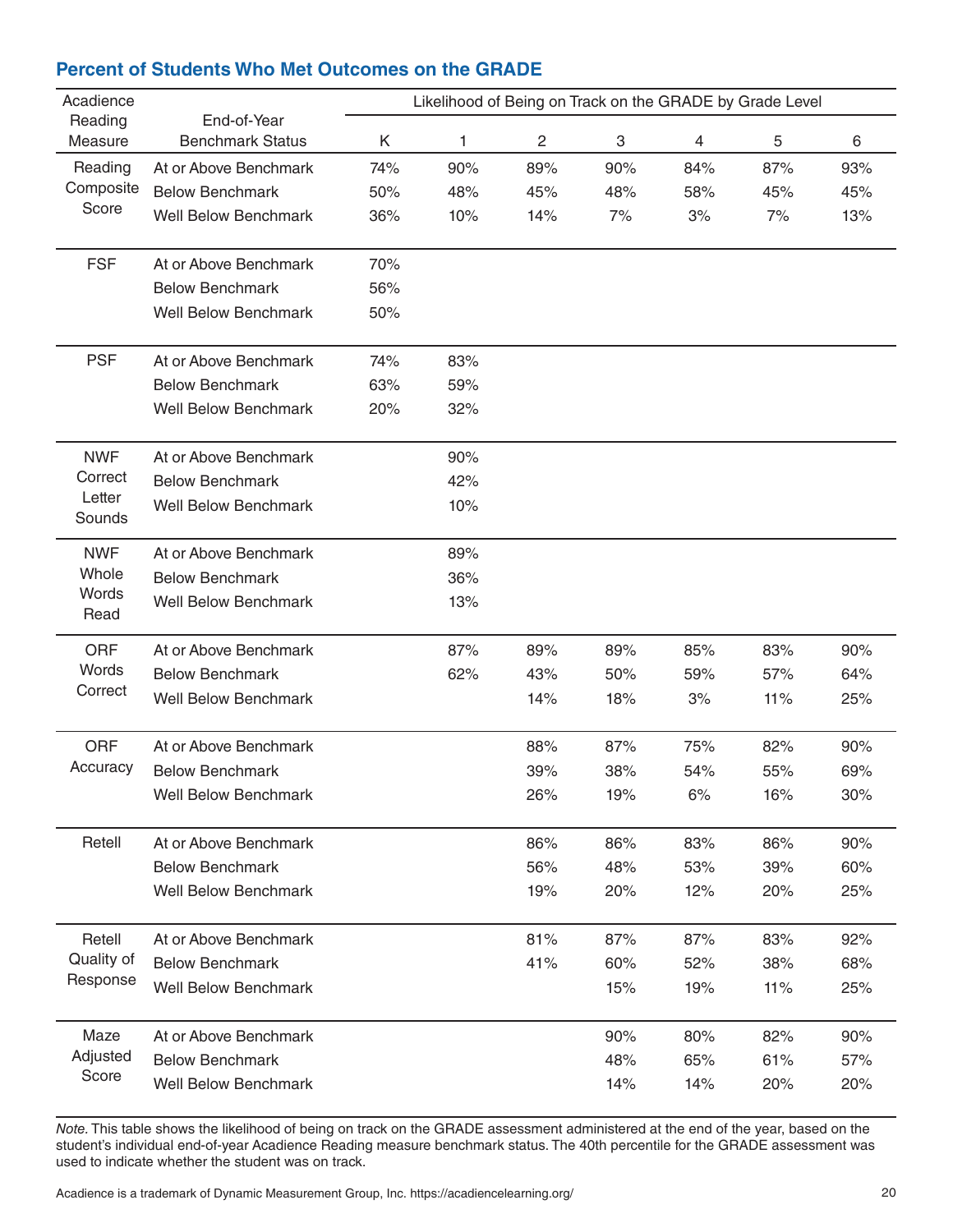**Kindergarten Reading Composite Score Worksheet**<br> *© Dynamic Measurement Group, Inc. / October 15, 2018 © Dynamic Measurement Group, Inc. / October 15, 2018*

| Name: |                                                                        |  |
|-------|------------------------------------------------------------------------|--|
|       | <b>Beginning of Year Benchmark</b>                                     |  |
|       | $FSF Score =$ [1]                                                      |  |
|       | $LNF Score =$ [2]                                                      |  |
|       | Reading Composite Score (add values 1-2) =                             |  |
|       | Do not calculate the composite score if any of the values are missing. |  |
|       | <b>Middle of Year Benchmark</b>                                        |  |
|       | $FSF Score =$ [1]                                                      |  |
|       | $LNF Score =$ [2]                                                      |  |
|       | $PSF Score =$ [3]                                                      |  |
|       | NWF CLS Score = $\frac{1}{4}$                                          |  |
|       | Reading Composite Score (add values 1-4) =                             |  |
|       | Do not calculate the composite score if any of the values are missing. |  |
|       | <b>End of Year Benchmark</b>                                           |  |
|       | LNF Score = $\frac{1}{1}$                                              |  |
|       | $PSF Score =$ [2]                                                      |  |
|       | NWF CLS Score = $\frac{1}{3}$                                          |  |
|       | Reading Composite Score (add values 1-3) =                             |  |
|       | Do not calculate the composite score if any of the values are missing. |  |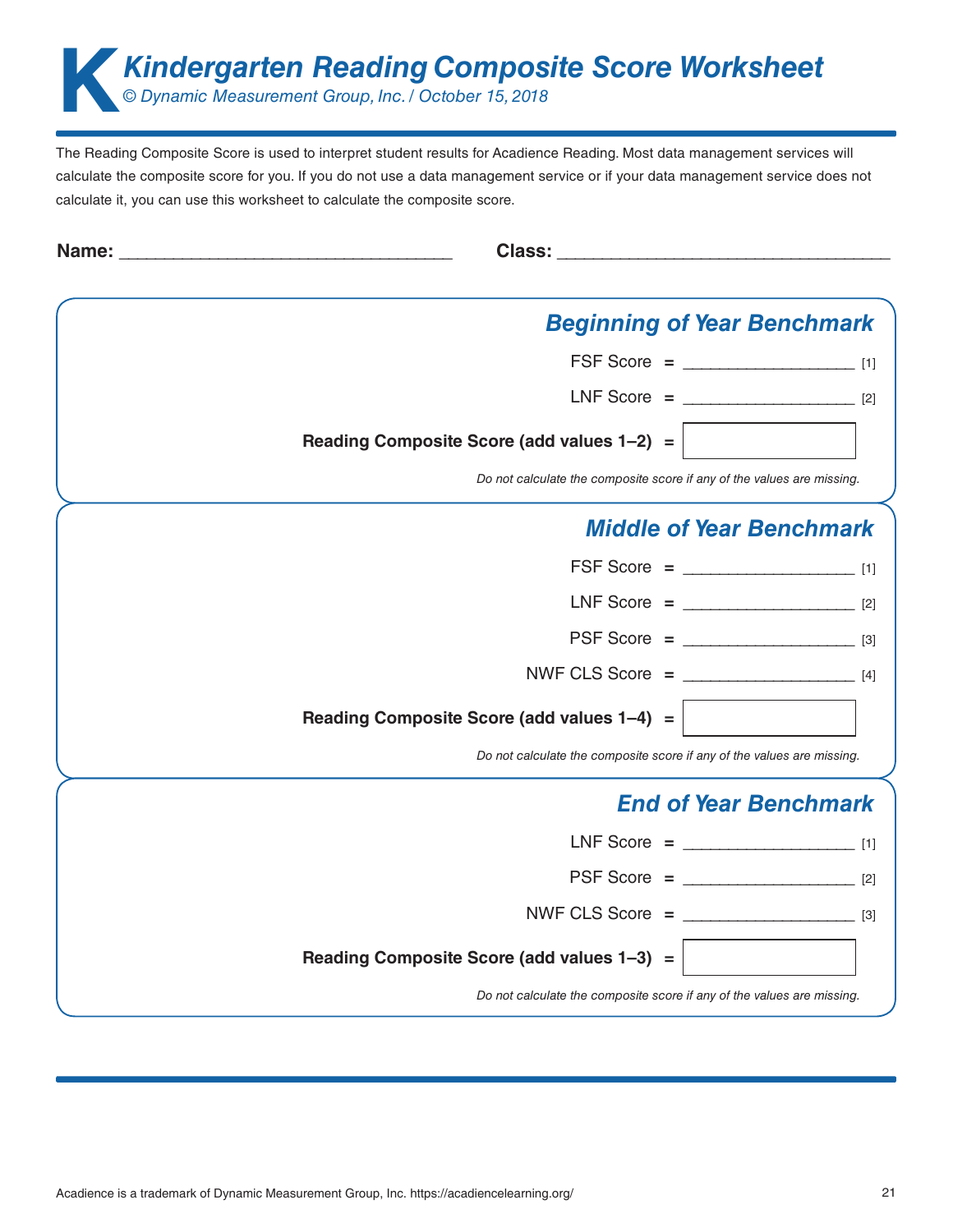**1***First Grade Reading Composite Score Worksheet*

*© Dynamic Measurement Group, Inc. / October 15, 2018*

|                                |                   | <b>Beginning of Year Benchmark</b>                                     |       |
|--------------------------------|-------------------|------------------------------------------------------------------------|-------|
|                                |                   | $LNF Score =$ [1]                                                      |       |
|                                |                   | $PSF Score =$ [2]                                                      |       |
|                                |                   | NWF CLS Score = $\frac{1}{3}$                                          |       |
|                                |                   | Reading Composite Score (add values $1-3$ ) =                          |       |
| <b>Middle of Year</b>          |                   |                                                                        |       |
| <b>ORF Accuracy</b><br>Percent | Accuracy<br>Value | Do not calculate the composite score if any of the values are missing. |       |
| $0\% - 49\%$<br>$50\% - 52\%$  | $\Omega$<br>2     | <b>Middle of Year Benchmark</b>                                        |       |
| $53\% - 55\%$                  | 8                 |                                                                        |       |
| $56\% - 58\%$                  | 14                | NWF CLS Score = $\frac{1}{1}$                                          |       |
| $59\% - 61\%$                  | 20                |                                                                        |       |
|                                |                   |                                                                        |       |
| $62\% - 64\%$<br>$65\% - 67\%$ | 26<br>32          | NWF WWR Score = $\frac{1}{2}$                                          |       |
|                                |                   |                                                                        |       |
| $68\% - 70\%$                  | 38                |                                                                        |       |
| $71\% - 73\%$                  | 44                |                                                                        |       |
| $74\% - 76\%$                  | 50                | ORF Accuracy Percent: _________ %                                      |       |
| $77\% - 79\%$                  | 56                | 100 x (Words Correct / (Words Correct + Errors))                       |       |
| $80\% - 82\%$                  | 62                |                                                                        |       |
| $83\% - 85\%$                  | 68                |                                                                        |       |
| $86\% - 88\%$                  | 74                |                                                                        |       |
| $89\% - 91\%$                  | 80                |                                                                        |       |
| $92\% - 94\%$                  | 86                | Reading Composite Score (add values 1-4) =                             |       |
| $95\% - 97\%$                  | 92                |                                                                        |       |
| $98\% - 100\%$                 | 98                | Do not calculate the composite score if any of the values are missing. |       |
|                                |                   |                                                                        |       |
| <b>End of Year</b>             |                   |                                                                        |       |
| <b>ORF Accuracy</b><br>Percent | Accuracy<br>Value | <b>End of Year Benchmark</b>                                           |       |
| $0\% - 64\%$                   | 0                 |                                                                        |       |
| $65\% - 66\%$                  | 3                 |                                                                        |       |
| $67\% - 68\%$                  | $\overline{9}$    | NWF WWR Score $x^2 =$ [1]                                              |       |
| $69\% - 70\%$                  | 15                |                                                                        |       |
| $71\% - 72\%$                  | 21                |                                                                        | $[2]$ |
| $73\% - 74\%$                  | 27                |                                                                        |       |
| $75\% - 76\%$                  | 33                | ORF Accuracy Percent: %                                                |       |
| $77\% - 78\%$                  | 39                | 100 x (Words Correct / (Words Correct + Errors))                       |       |
| $79\% - 80\%$                  | 45                |                                                                        |       |
| $81\% - 82\%$                  | 51                |                                                                        |       |
| $83\% - 84\%$                  | 57                |                                                                        | $[3]$ |
| $85\% - 86\%$                  | 63                |                                                                        |       |
| $87\% - 88\%$                  | 69                | Reading Composite Score (add values 1-3) =                             |       |
| $89\% - 90\%$                  | 75                |                                                                        |       |
| $91\% - 92\%$                  | 81                |                                                                        |       |
| $93\% - 94\%$                  | 87                | Do not calculate the composite score if any of the values are missing. |       |
| $95\% - 96\%$                  | 93                |                                                                        |       |
|                                |                   |                                                                        |       |
| $97\% - 98\%$                  | 99                |                                                                        |       |
| $99\% - 100\%$                 | 105               |                                                                        |       |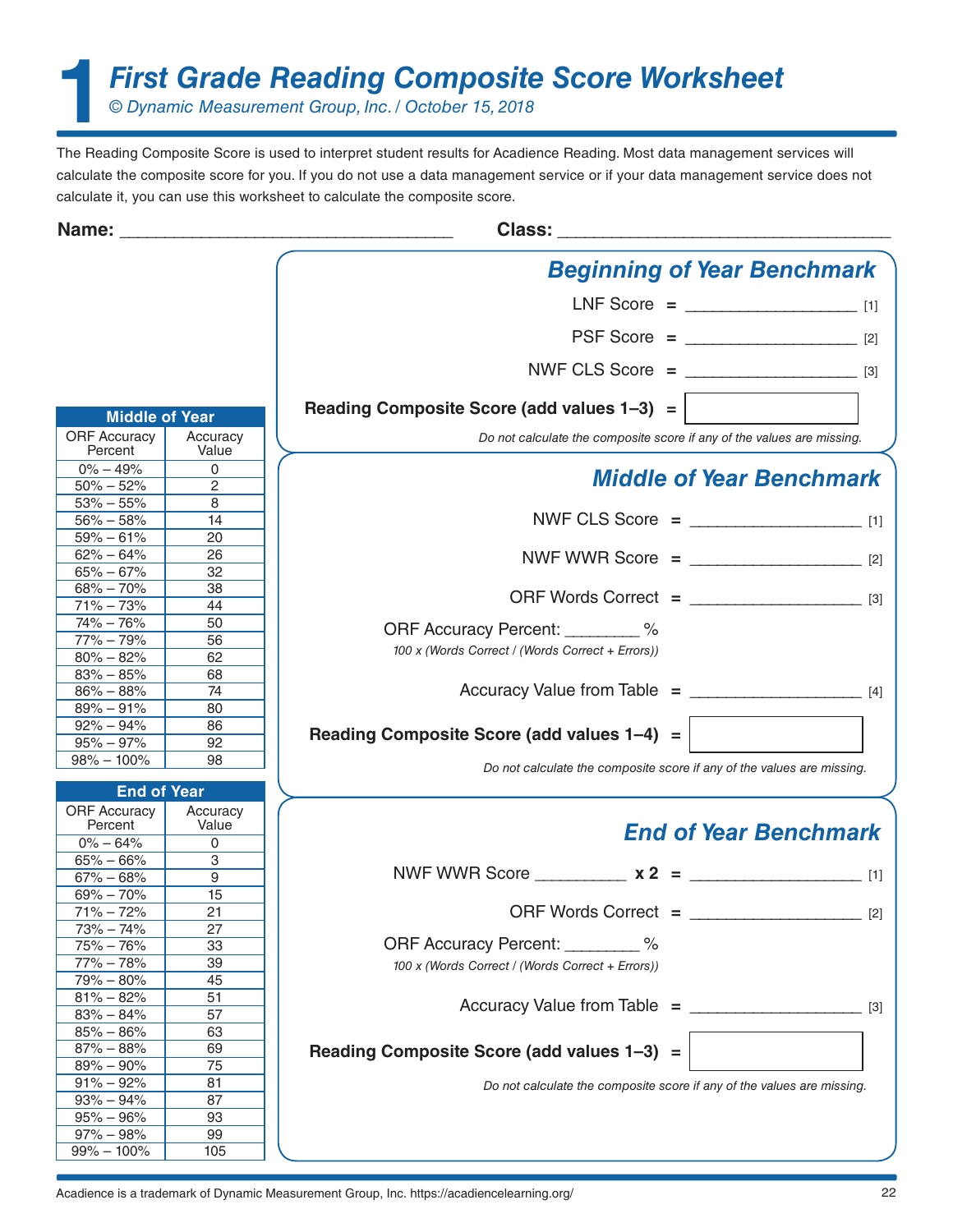**2***Second Grade Reading Composite Score Worksheet*

*© Dynamic Measurement Group, Inc. / October 15, 2018*

| Name:                          |                   | <u> 1980 - Jan Barnett, mars et al. (</u>                                                                                                                                                                 |  |
|--------------------------------|-------------------|-----------------------------------------------------------------------------------------------------------------------------------------------------------------------------------------------------------|--|
| <b>Beginning of Year</b>       |                   |                                                                                                                                                                                                           |  |
| <b>ORF Accuracy</b><br>Percent | Accuracy<br>Value | <b>Beginning of Year Benchmark</b>                                                                                                                                                                        |  |
| $0\% - 64\%$                   | 0                 |                                                                                                                                                                                                           |  |
| $65\% - 66\%$                  | 3                 |                                                                                                                                                                                                           |  |
| $67\% - 68\%$<br>$69\% - 70\%$ | 9<br>15           |                                                                                                                                                                                                           |  |
| $71\% - 72\%$                  | 21                |                                                                                                                                                                                                           |  |
| $73\% - 74\%$                  | 27                | ORF Accuracy Percent: _________ %                                                                                                                                                                         |  |
| $75% - 76%$                    | 33                | 100 x (Words Correct / (Words Correct + Errors))                                                                                                                                                          |  |
| $77\% - 78\%$                  | 39                |                                                                                                                                                                                                           |  |
| $79\% - 80\%$                  | 45                |                                                                                                                                                                                                           |  |
| $81\% - 82\%$<br>$83\% - 84\%$ | 51<br>57          |                                                                                                                                                                                                           |  |
| $85\% - 86\%$                  | 63                |                                                                                                                                                                                                           |  |
| $87\% - 88\%$                  | 69                | Reading Composite Score (add values 1-3) =                                                                                                                                                                |  |
| $89\% - 90\%$                  | 75                |                                                                                                                                                                                                           |  |
| $91\% - 92\%$                  | 81                | Do not calculate the composite score if any of the values are missing.                                                                                                                                    |  |
| $93\% - 94\%$                  | 87<br>93          |                                                                                                                                                                                                           |  |
| $95\% - 96\%$<br>$97\% - 98\%$ | 99                |                                                                                                                                                                                                           |  |
| $99\% - 100\%$                 | 105               |                                                                                                                                                                                                           |  |
| <b>Middle and End of Year</b>  |                   | <b>Middle of Year Benchmark</b>                                                                                                                                                                           |  |
| ORF<br>Accuracy                | Accuracy<br>Value |                                                                                                                                                                                                           |  |
| Percent                        |                   |                                                                                                                                                                                                           |  |
| $0\% - 85\%$                   | $\mathbf{0}$      |                                                                                                                                                                                                           |  |
| 86%                            | 8                 | ORF Accuracy Percent: _________ %<br>100 x (Words Correct / (Words Correct + Errors))                                                                                                                     |  |
| 87%                            | 16                |                                                                                                                                                                                                           |  |
| 88%                            | 24                | Reading Composite Score (add values 1-3) =                                                                                                                                                                |  |
| 89%                            | 32                |                                                                                                                                                                                                           |  |
| 90%                            | 40                | If ORF is below 40 and Retell is not administered, use 0 for the Retell value only for calculating the<br>Reading Composite Score. Do not calculate the composite score if any of the values are missing. |  |
| 91%                            | 48                |                                                                                                                                                                                                           |  |
| 92%                            | 56                | <b>End of Year Benchmark</b>                                                                                                                                                                              |  |
| 93%                            | 64                |                                                                                                                                                                                                           |  |
| 94%                            | 72                | Retell Score $x 2 =$ [2]                                                                                                                                                                                  |  |
| 95%                            | 80                | ORF Accuracy Percent: ________ %                                                                                                                                                                          |  |
| 96%                            | 88                | 100 x (Words Correct / (Words Correct + Errors))                                                                                                                                                          |  |
| 97%                            | 96                | Accuracy Value from Table = $\frac{1}{2}$                                                                                                                                                                 |  |
| 98%                            | 104               | Reading Composite Score (add values 1-3) =                                                                                                                                                                |  |
| 99%                            | 112               | If ORF is below 40 and Retell is not administered, use 0 for the Retell value only for calculating the                                                                                                    |  |
| 100%                           | 120               | Reading Composite Score. Do not calculate the composite score if any of the values are missing.                                                                                                           |  |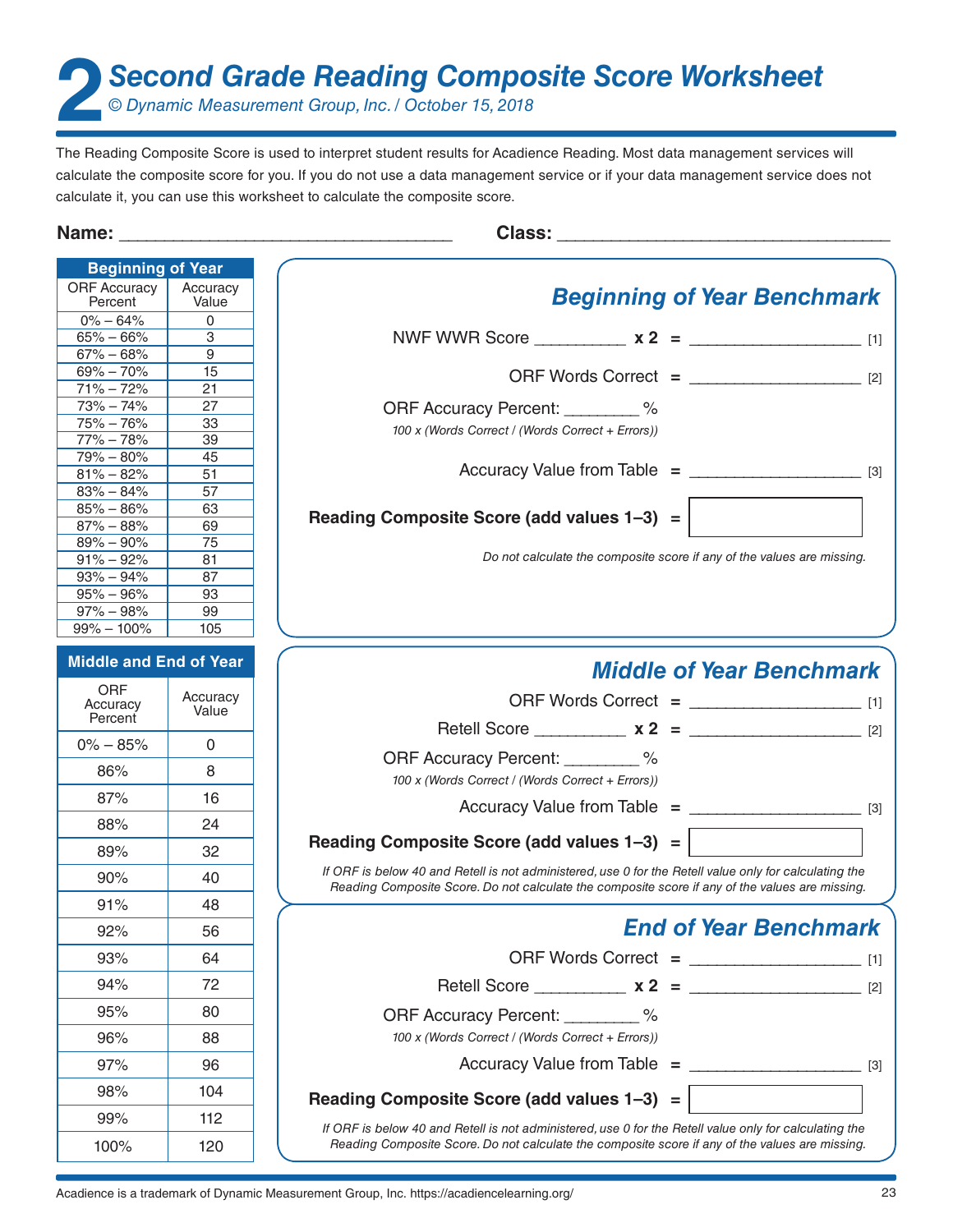**3***Third Grade Reading Composite Score Worksheet*

*© Dynamic Measurement Group, Inc. / October 15, 2018*

The Reading Composite Score is used to interpret student results for Acadience Reading. Most data management services will calculate the composite score for you. If you do not use a data management service or if your data management service does not calculate it, you can use this worksheet to calculate the composite score.

| Beginning, Middle, and<br><b>End of Year</b> |                   | <b>Beginning of Year Benchmark</b>                                                                                                                                                                        |       |
|----------------------------------------------|-------------------|-----------------------------------------------------------------------------------------------------------------------------------------------------------------------------------------------------------|-------|
|                                              |                   | ORF Words Correct = $\frac{1}{2}$ [1]                                                                                                                                                                     |       |
| <b>ORF</b><br>Accuracy<br>Percent            | Accuracy<br>Value |                                                                                                                                                                                                           |       |
| $0\% - 85\%$                                 | $\mathbf{0}$      | Maze Adjusted Score _____________ $x 4 =$ ________________________ [3]                                                                                                                                    |       |
| 86%                                          | 8                 | ORF Accuracy Percent: _________ %                                                                                                                                                                         |       |
| 87%                                          | 16                | 100 x (Words Correct / (Words Correct + Errors))                                                                                                                                                          |       |
| 88%                                          | 24                |                                                                                                                                                                                                           |       |
| 89%                                          | 32                | Reading Composite Score (add values 1-4) =                                                                                                                                                                |       |
| 90%                                          | 40                | If ORF is below 40 and Retell is not administered, use 0 for the Retell value only for calculating the                                                                                                    |       |
| 91%                                          | 48                | Reading Composite Score. Do not calculate the composite score if any of the values are missing.                                                                                                           |       |
| 92%                                          | 56                | <b>Middle of Year Benchmark</b>                                                                                                                                                                           |       |
| 93%                                          | 64                |                                                                                                                                                                                                           |       |
| 94%                                          | 72                |                                                                                                                                                                                                           |       |
| 95%                                          | 80                | Retell Score ____________ $x 2 =$ _______________________ [2]                                                                                                                                             |       |
| 96%                                          | 88                |                                                                                                                                                                                                           |       |
| 97%                                          | 96                | ORF Accuracy Percent: _________ %                                                                                                                                                                         |       |
| 98%                                          | 104               | 100 x (Words Correct / (Words Correct + Errors))                                                                                                                                                          |       |
| 99%                                          | 112               |                                                                                                                                                                                                           |       |
| 100%                                         | 120               | Reading Composite Score (add values 1-4) =                                                                                                                                                                |       |
|                                              |                   | If ORF is below 40 and Retell is not administered, use 0 for the Retell value only for calculating the<br>Reading Composite Score. Do not calculate the composite score if any of the values are missing. |       |
|                                              |                   | <b>End of Year Benchmark</b>                                                                                                                                                                              |       |
|                                              |                   | ORF Words Correct = __________                                                                                                                                                                            | $[1]$ |
|                                              |                   |                                                                                                                                                                                                           |       |
|                                              |                   |                                                                                                                                                                                                           |       |
|                                              |                   | ORF Accuracy Percent: _________ %<br>100 x (Words Correct / (Words Correct + Errors))                                                                                                                     |       |
|                                              |                   | $Accuracy$ Value from Table $=$ [4]                                                                                                                                                                       |       |
|                                              |                   | Reading Composite Score (add values 1-4) =                                                                                                                                                                |       |
|                                              |                   | If ORF is below 40 and Retell is not administered, use 0 for the Retell value only for calculating the<br>Reading Composite Score. Do not calculate the composite score if any of the values are missing. |       |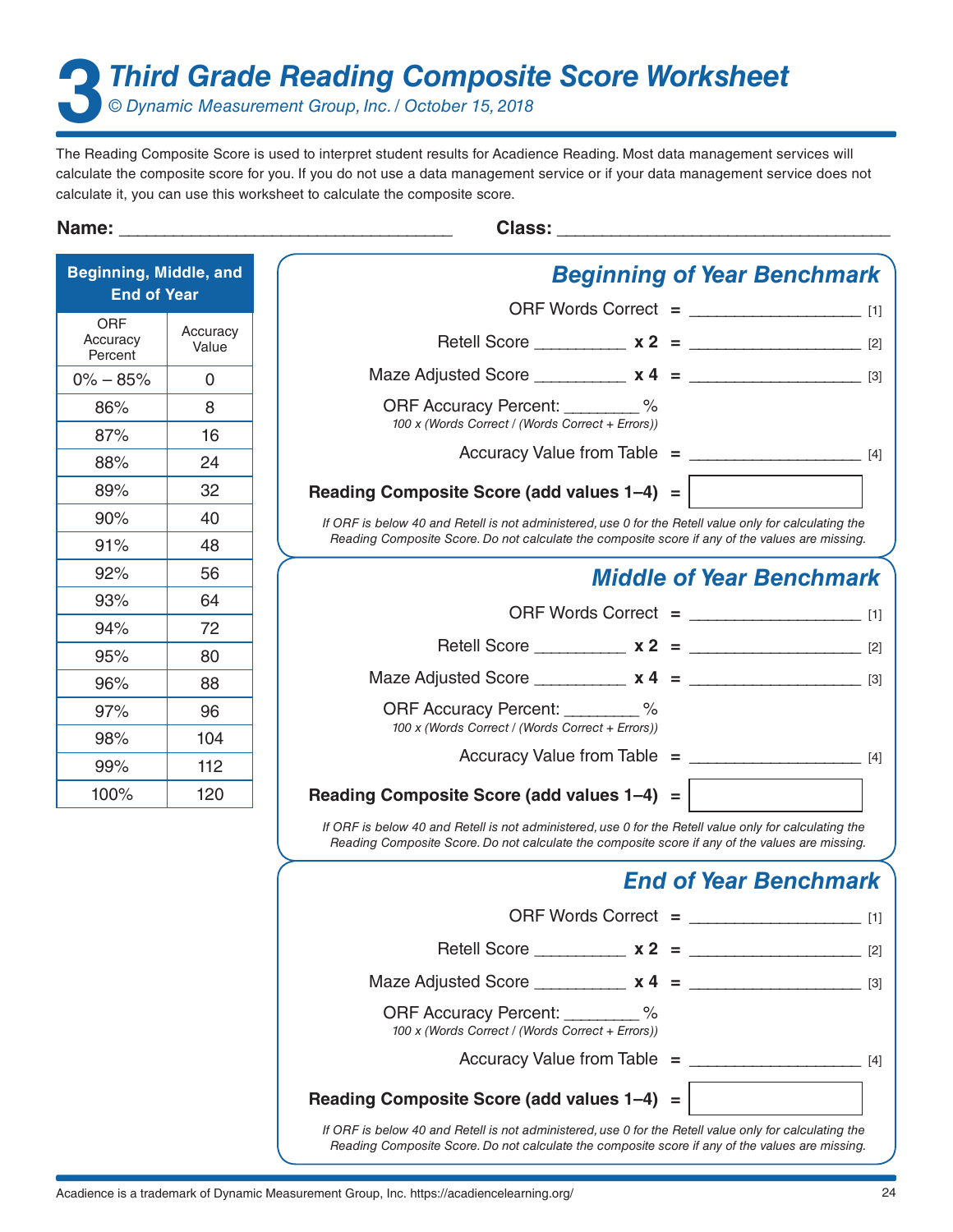**4***Fourth Grade Reading Composite Score Worksheet*

*© Dynamic Measurement Group, Inc. / October 15, 2018*

The Reading Composite Score is used to interpret student results for Acadience Reading. Most data management services will calculate the composite score for you. If you do not use a data management service or if your data management service does not calculate it, you can use this worksheet to calculate the composite score.

| <b>Beginning, Middle, and</b><br><b>End of Year</b> |                   | <b>Beginning of Year Benchmark</b>                                                                                                                                                                        |       |
|-----------------------------------------------------|-------------------|-----------------------------------------------------------------------------------------------------------------------------------------------------------------------------------------------------------|-------|
|                                                     |                   |                                                                                                                                                                                                           |       |
| <b>ORF</b><br>Accuracy<br>Percent                   | Accuracy<br>Value |                                                                                                                                                                                                           |       |
| $0\% - 85\%$                                        | $\mathbf{0}$      |                                                                                                                                                                                                           |       |
| 86%                                                 | 8                 | ORF Accuracy Percent: 2006                                                                                                                                                                                |       |
| 87%                                                 | 16                | 100 x (Words Correct / (Words Correct + Errors))                                                                                                                                                          |       |
| 88%                                                 | 24                |                                                                                                                                                                                                           |       |
| 89%                                                 | 32                | Reading Composite Score (add values 1-4) =                                                                                                                                                                |       |
| 90%                                                 | 40                | If ORF is below 40 and Retell is not administered, use 0 for the Retell value only for calculating the                                                                                                    |       |
| 91%                                                 | 48                | Reading Composite Score. Do not calculate the composite score if any of the values are missing.                                                                                                           |       |
| 92%                                                 | 56                | <b>Middle of Year Benchmark</b>                                                                                                                                                                           |       |
| 93%                                                 | 64                |                                                                                                                                                                                                           |       |
| 94%                                                 | 72                |                                                                                                                                                                                                           |       |
| 95%                                                 | 80                |                                                                                                                                                                                                           |       |
| 96%                                                 | 88                |                                                                                                                                                                                                           |       |
| 97%                                                 | 96                | ORF Accuracy Percent: 2004                                                                                                                                                                                |       |
| 98%                                                 | 104               | 100 x (Words Correct / (Words Correct + Errors))                                                                                                                                                          |       |
| 99%                                                 | 112               |                                                                                                                                                                                                           |       |
| 100%                                                | 120               | Reading Composite Score (add values 1-4) =                                                                                                                                                                |       |
|                                                     |                   | If ORF is below 40 and Retell is not administered, use 0 for the Retell value only for calculating the<br>Reading Composite Score. Do not calculate the composite score if any of the values are missing. |       |
|                                                     |                   | <b>End of Year Benchmark</b>                                                                                                                                                                              |       |
|                                                     |                   | ORF Words Correct $=$                                                                                                                                                                                     | $[1]$ |
|                                                     |                   | Retell Score _____________ $x 2 =$ _______________________ [2]                                                                                                                                            |       |
|                                                     |                   | Maze Adjusted Score $x 4 =$ $\frac{1}{3}$                                                                                                                                                                 |       |
|                                                     |                   | ORF Accuracy Percent: 46<br>100 x (Words Correct / (Words Correct + Errors))                                                                                                                              |       |
|                                                     |                   | Accuracy Value from Table = $\frac{1}{1}$                                                                                                                                                                 |       |
|                                                     |                   | Reading Composite Score (add values 1-4) =                                                                                                                                                                |       |
|                                                     |                   | If ORF is below 40 and Retell is not administered, use 0 for the Retell value only for calculating the<br>Reading Composite Score. Do not calculate the composite score if any of the values are missing. |       |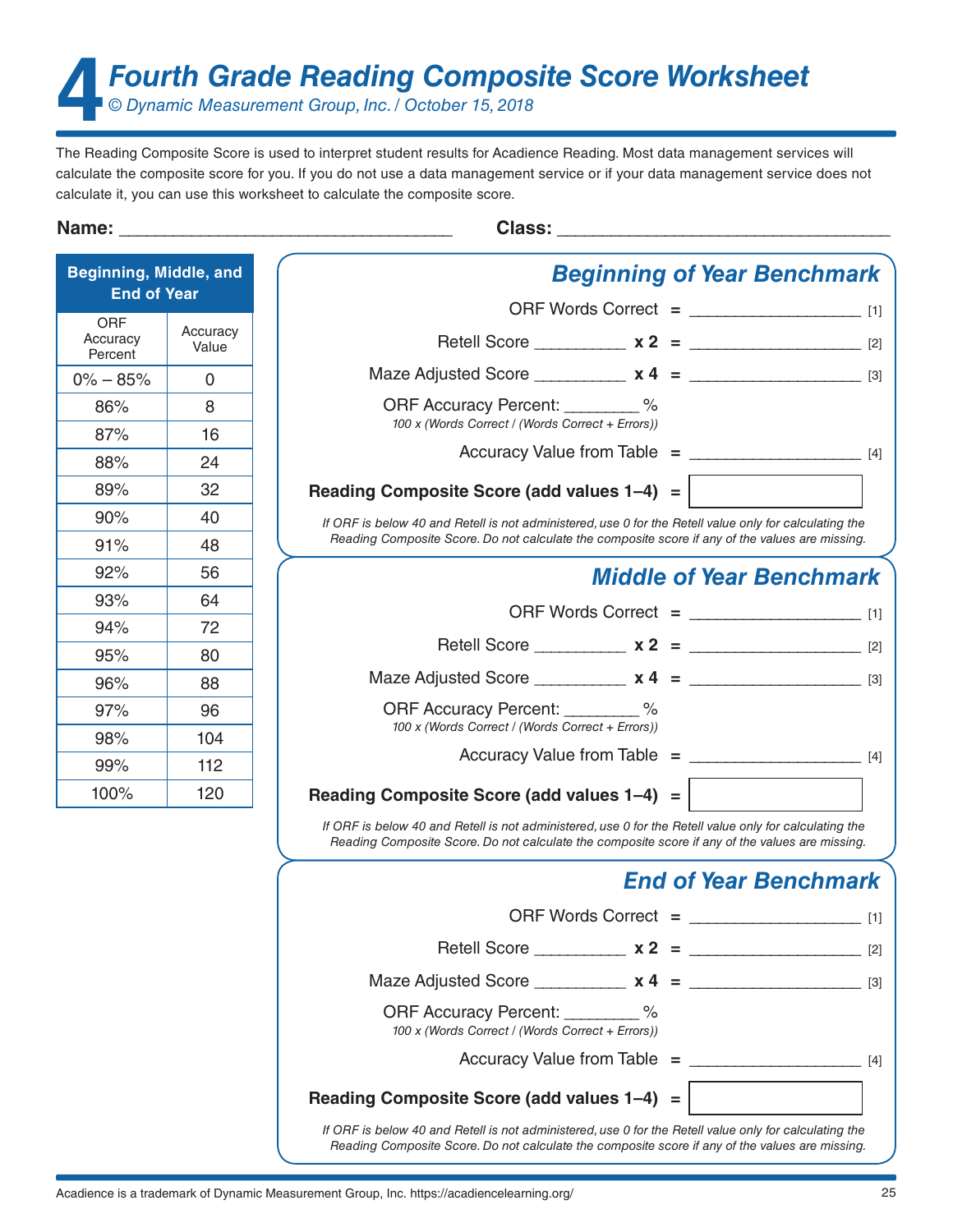**5***Fifth Grade Reading Composite Score Worksheet*

*© Dynamic Measurement Group, Inc. / October 15, 2018*

| Beginning, Middle, and<br><b>End of Year</b> |                   | <b>Beginning of Year Benchmark</b>                                                                                                                                                                        |       |
|----------------------------------------------|-------------------|-----------------------------------------------------------------------------------------------------------------------------------------------------------------------------------------------------------|-------|
|                                              |                   |                                                                                                                                                                                                           |       |
| ORF<br>Accuracy<br>Percent                   | Accuracy<br>Value |                                                                                                                                                                                                           |       |
| $0\% - 85\%$                                 | $\mathbf 0$       | Maze Adjusted Score ____________ $x 4 =$ _________________________ [3]                                                                                                                                    |       |
| 86%                                          | 8                 | ORF Accuracy Percent: 2006                                                                                                                                                                                |       |
| 87%                                          | 16                | 100 x (Words Correct / (Words Correct + Errors))                                                                                                                                                          |       |
| 88%                                          | 24                |                                                                                                                                                                                                           |       |
| 89%                                          | 32                | Reading Composite Score (add values 1-4) =                                                                                                                                                                |       |
| 90%                                          | 40                | If ORF is below 40 and Retell is not administered, use 0 for the Retell value only for calculating the                                                                                                    |       |
| 91%                                          | 48                | Reading Composite Score. Do not calculate the composite score if any of the values are missing.                                                                                                           |       |
| 92%                                          | 56                | <b>Middle of Year Benchmark</b>                                                                                                                                                                           |       |
| 93%                                          | 64                |                                                                                                                                                                                                           |       |
| 94%                                          | 72                |                                                                                                                                                                                                           |       |
| 95%                                          | 80                |                                                                                                                                                                                                           |       |
| 96%                                          | 88                |                                                                                                                                                                                                           |       |
| 97%                                          | 96                | ORF Accuracy Percent: 2004                                                                                                                                                                                |       |
| 98%                                          | 104               | 100 x (Words Correct / (Words Correct + Errors))                                                                                                                                                          |       |
| 99%                                          | 112               |                                                                                                                                                                                                           |       |
| 100%                                         | 120               | Reading Composite Score (add values 1-4) =                                                                                                                                                                |       |
|                                              |                   | If ORF is below 40 and Retell is not administered, use 0 for the Retell value only for calculating the<br>Reading Composite Score. Do not calculate the composite score if any of the values are missing. |       |
|                                              |                   | <b>End of Year Benchmark</b>                                                                                                                                                                              |       |
|                                              |                   | ORF Words Correct = __________                                                                                                                                                                            | $[1]$ |
|                                              |                   | Retell Score $x^2 =$                                                                                                                                                                                      | $[2]$ |
|                                              |                   |                                                                                                                                                                                                           | $[3]$ |
|                                              |                   | ORF Accuracy Percent: ________ %<br>100 x (Words Correct / (Words Correct + Errors))                                                                                                                      |       |
|                                              |                   | Accuracy Value from Table = $\frac{1}{1}$                                                                                                                                                                 |       |
|                                              |                   | Reading Composite Score (add values 1-4) =                                                                                                                                                                |       |
|                                              |                   | If ORF is below 40 and Retell is not administered, use 0 for the Retell value only for calculating the<br>Reading Composite Score. Do not calculate the composite score if any of the values are missing. |       |